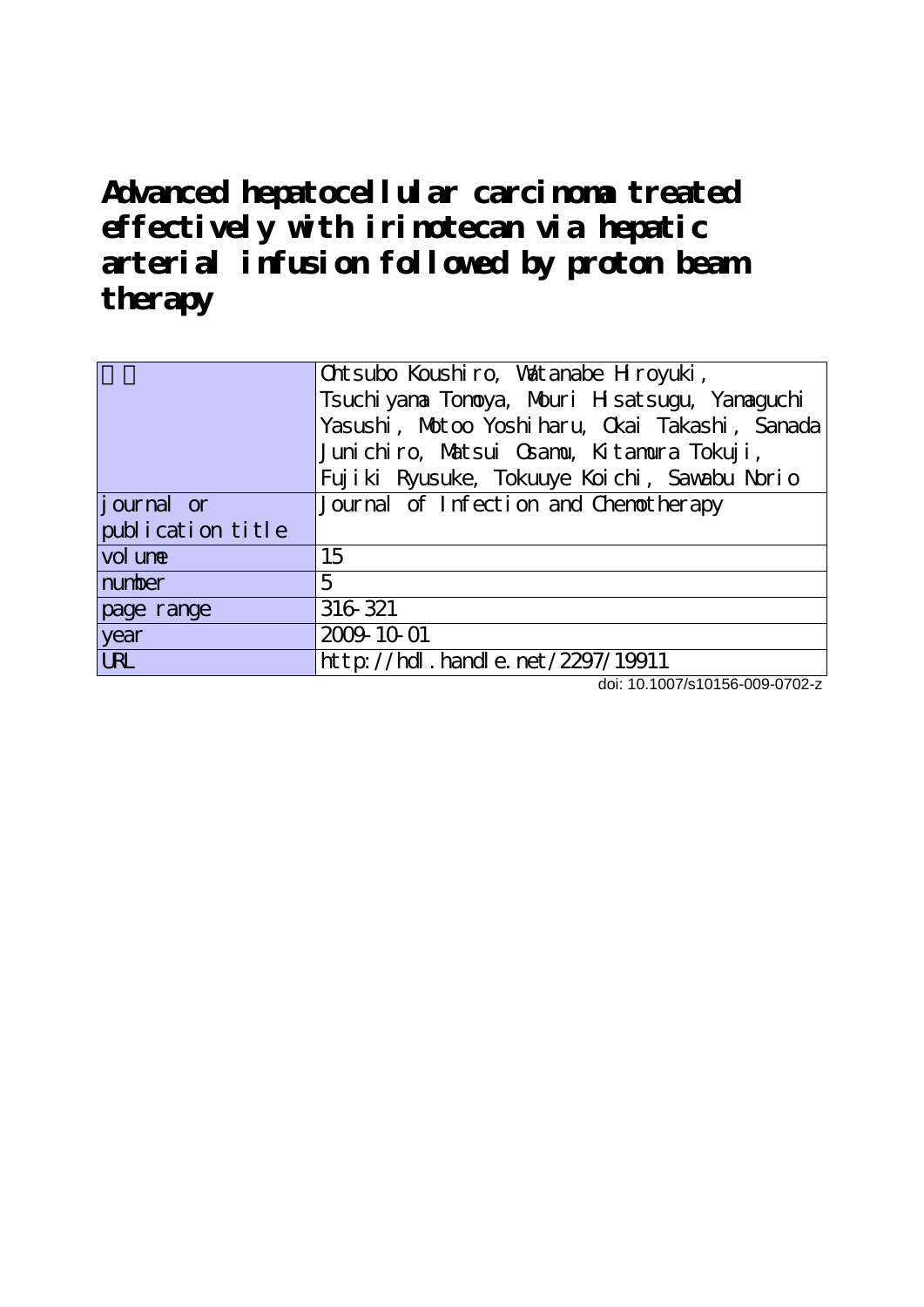**A case of advanced hepatocellular carcinoma treated effectively with** 

**irinotecan** *via* **hepatic arterial infusion followed by proton beam** 

**therapy**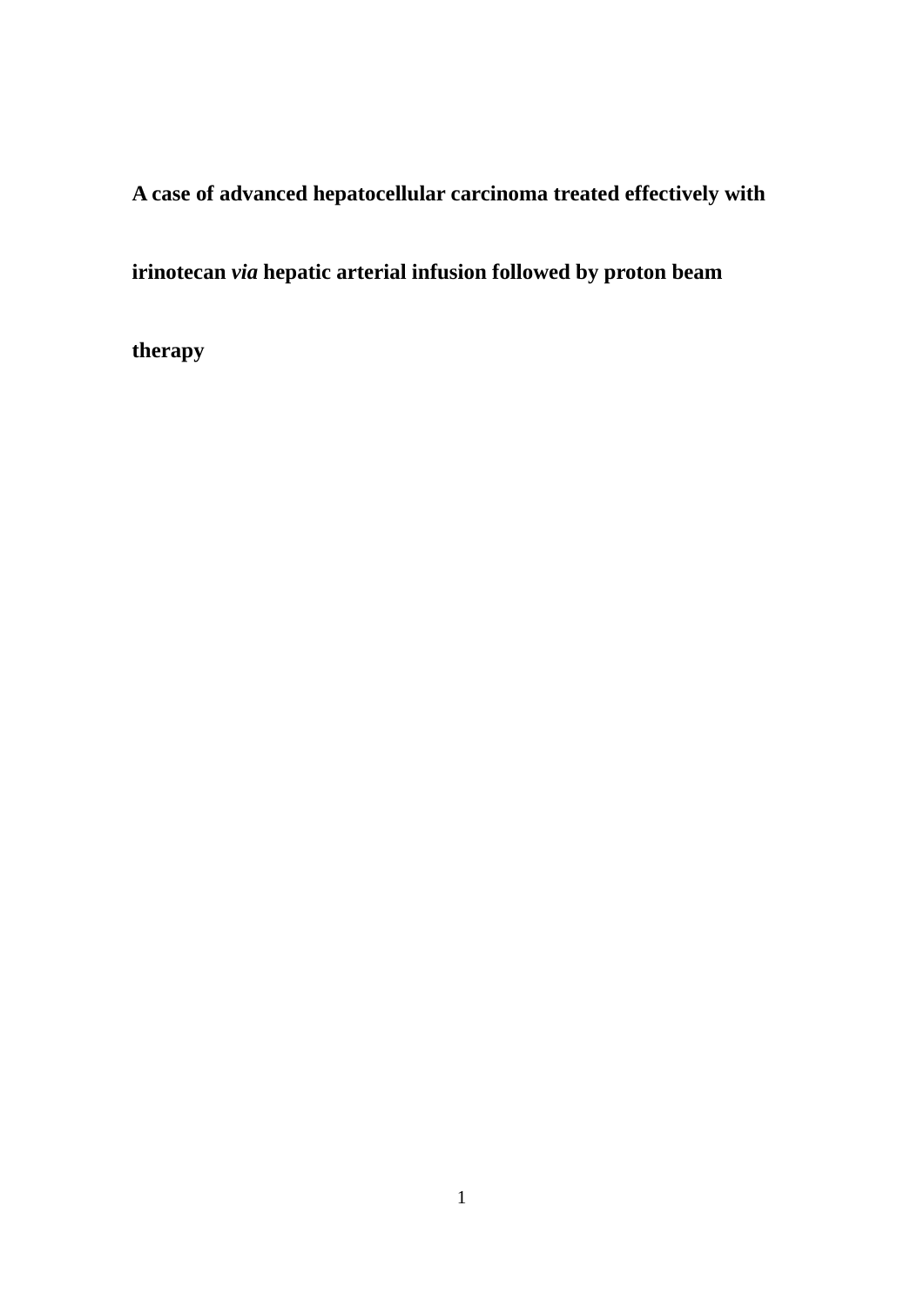**Koushiro Ohtsubo<sup>1</sup> , Hiroyuki Watanabe<sup>1</sup> , Tomoya Tsuchiyama1 , Hisatsugu Mouri1 ,** 

**Yasushi Yamaguchi1 , Yoshiharu Motoo<sup>1</sup> ,Takashi Okai 1 , Junichiro Sanada2 ,** 

Osamu Matsui<sup>2</sup>, Tokuji Kitamura<sup>3</sup>, Ryusuke Fujiki<sup>4</sup>, Koichi Tokuuye<sup>5</sup> and Norio Sawabu<sup>1</sup>

Department of Internal Medicine and Medical Oncology, Cancer Research Institute<sup>1</sup>,

Department of Radiology<sup>2</sup>, Kanazawa University, Kitamura clinic<sup>3</sup>, Kanazawa, Fujiki

Hospital<sup>4</sup>, Tateyama, Proton Medical Research Center, University of Tsukuba<sup>5</sup>,

Tsukuba, Japan.

Address correspondence and reprint requests to: Koushiro Ohtsubo, Department of

Internal Medicine and Medical Oncology, Cancer Research Institute, Kanazawa

University, 13-1 Takaramachi, Kanazawa 920-0934, Japan.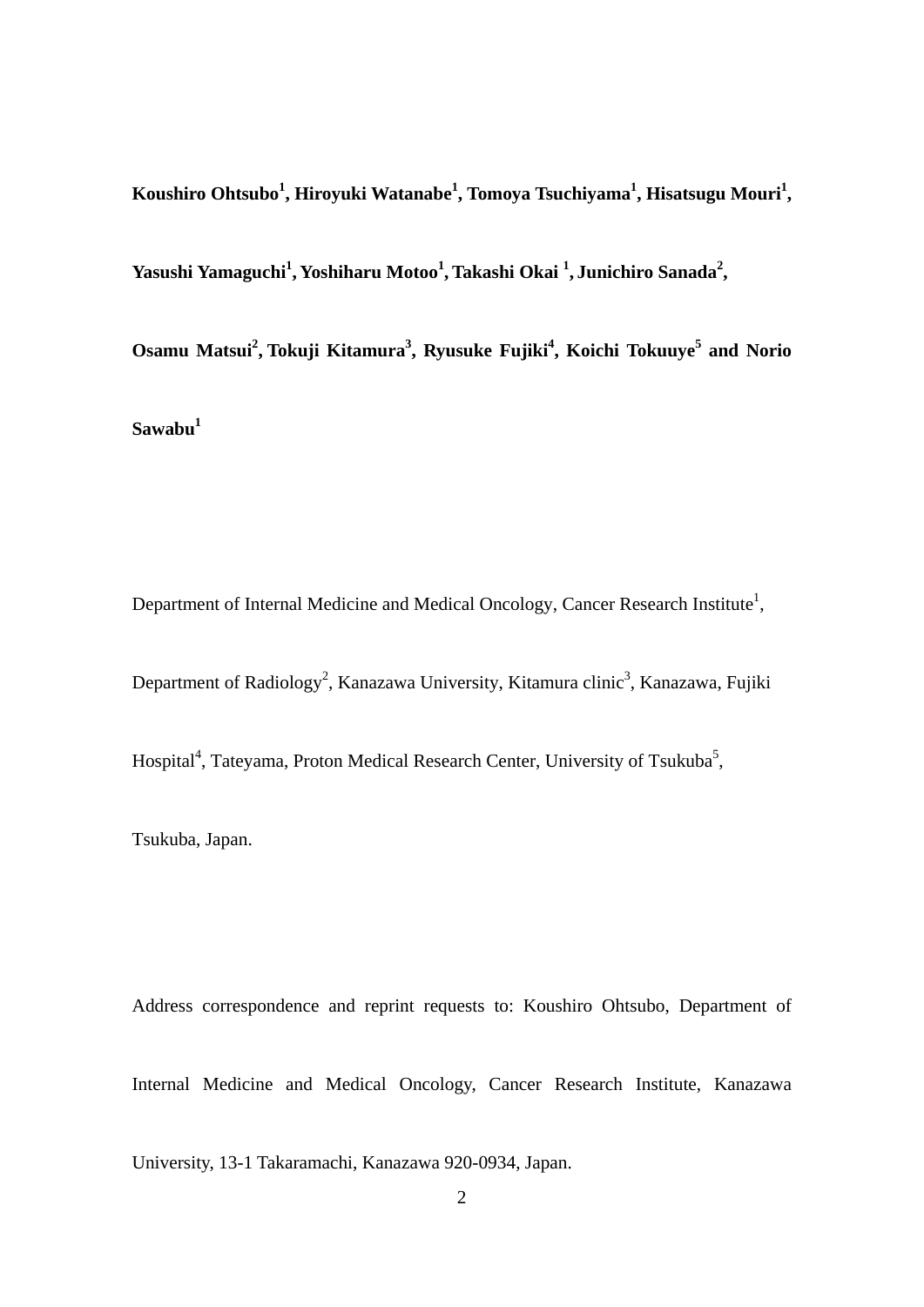Phone: 81-76-265-2783; Fax: 81-76-234-4524;

E-mail: ohtsubo@kenroku.kanazawa-u.ac.jp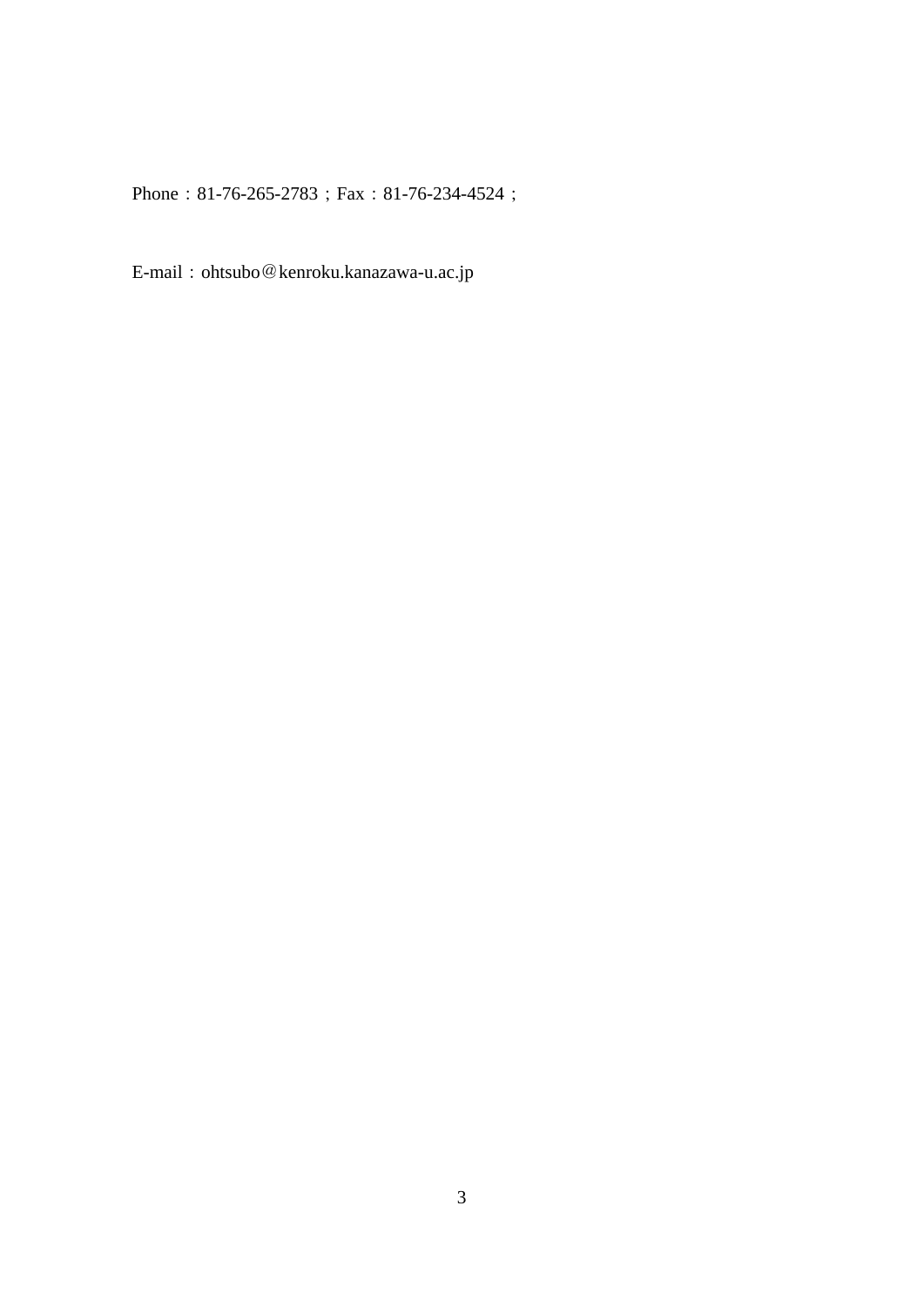# **ABSTRACT**

We report a 48-year-old man with hepatocellular carcinoma (HCC) treated with hepatic arterial infusion (HAI) chemotherapy followed by proton beam therapy. The HCC lesion in this patient was 8.8 cm in diameter with portal vein tumor thrombosis in the right robe of the liver. He was first treated with 5-fluorouracil, cisplatin, and isovorin, combined with interferon- $\alpha$ , and subsequently with epirubicin and mitomycin-C by HAI. However, no definite efficacy was observed. After continuous administration of irinotecan by HAI, the tumor size decreased to 6.8 cm in diameter after 3 weeks. The tumor became enlarged to 10 cm in diameter after 3 months. Angiographic findings indicated that HCC was fed from not only the right hepatic artery, but also the left gastric and right and left subphrenic arteries. After rearrangement of the arteries, the tumor size decreased to 5.0 cm in diameter by continuous HAI chemotherapy with irinotecan and hyperthermia after 4 months. Since the reduction rate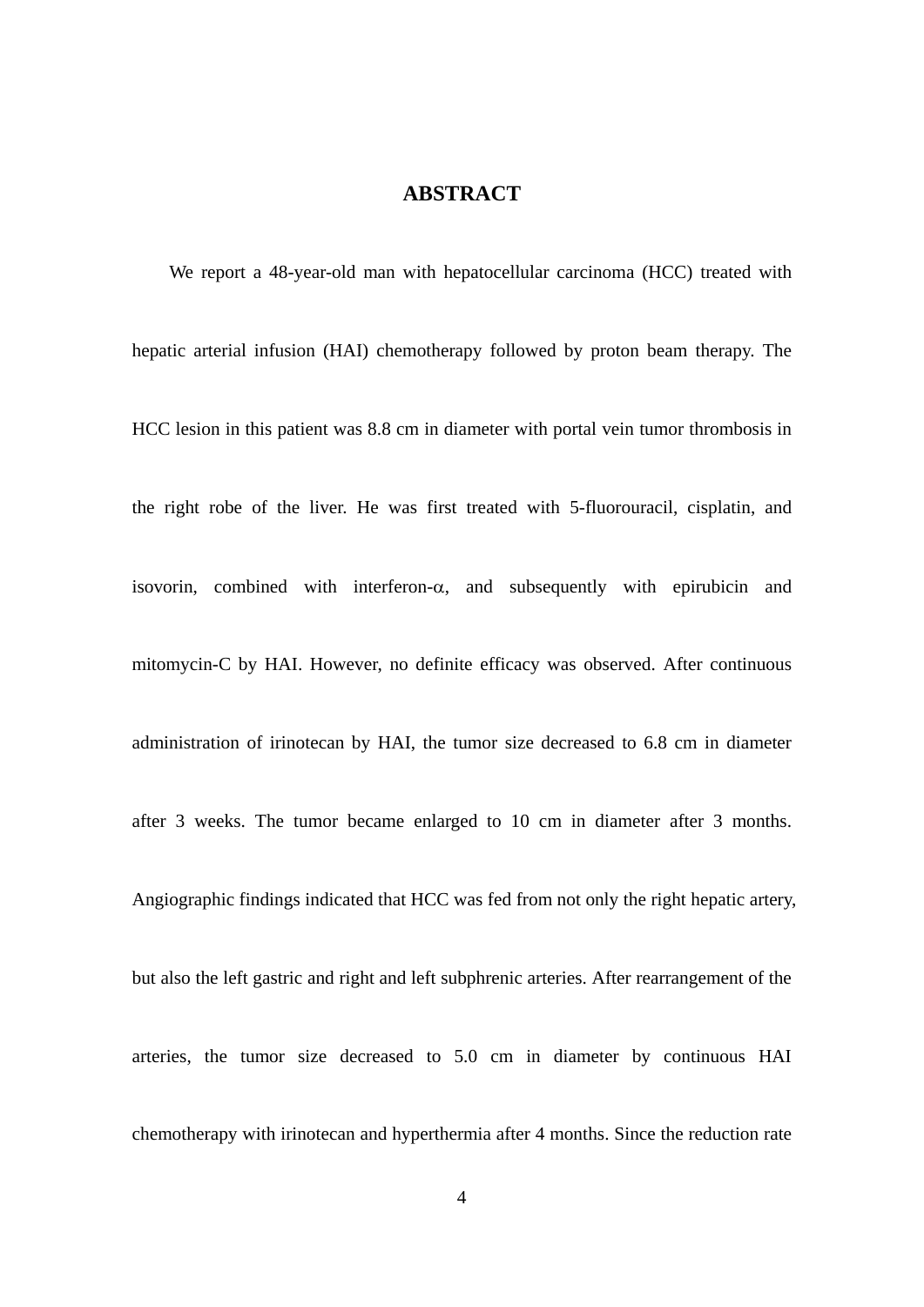of the main tumor was 43% in Response Evaluation Criteria in Solid Tumors, the efficacy of this case was judged partial response. Although liver tumors showed gradual enlargement during administration of docetaxel instead of irinotecan, almost of the liver tumors resulted in necroses after proton beam therapy. The patient died of hepatic failure and distant metastases 6 years after onset of HCC. As far as we know, this is the first case report of HCC treated effectively with irinotecan by HAI followed by proton beam therapy in which tumor suppression and long-term survival were observed.

**Key words**: hepatocellular carcinoma, irinotecan, docetaxel, hepatic arterial infusion,

hyperthermia, proton beam therapy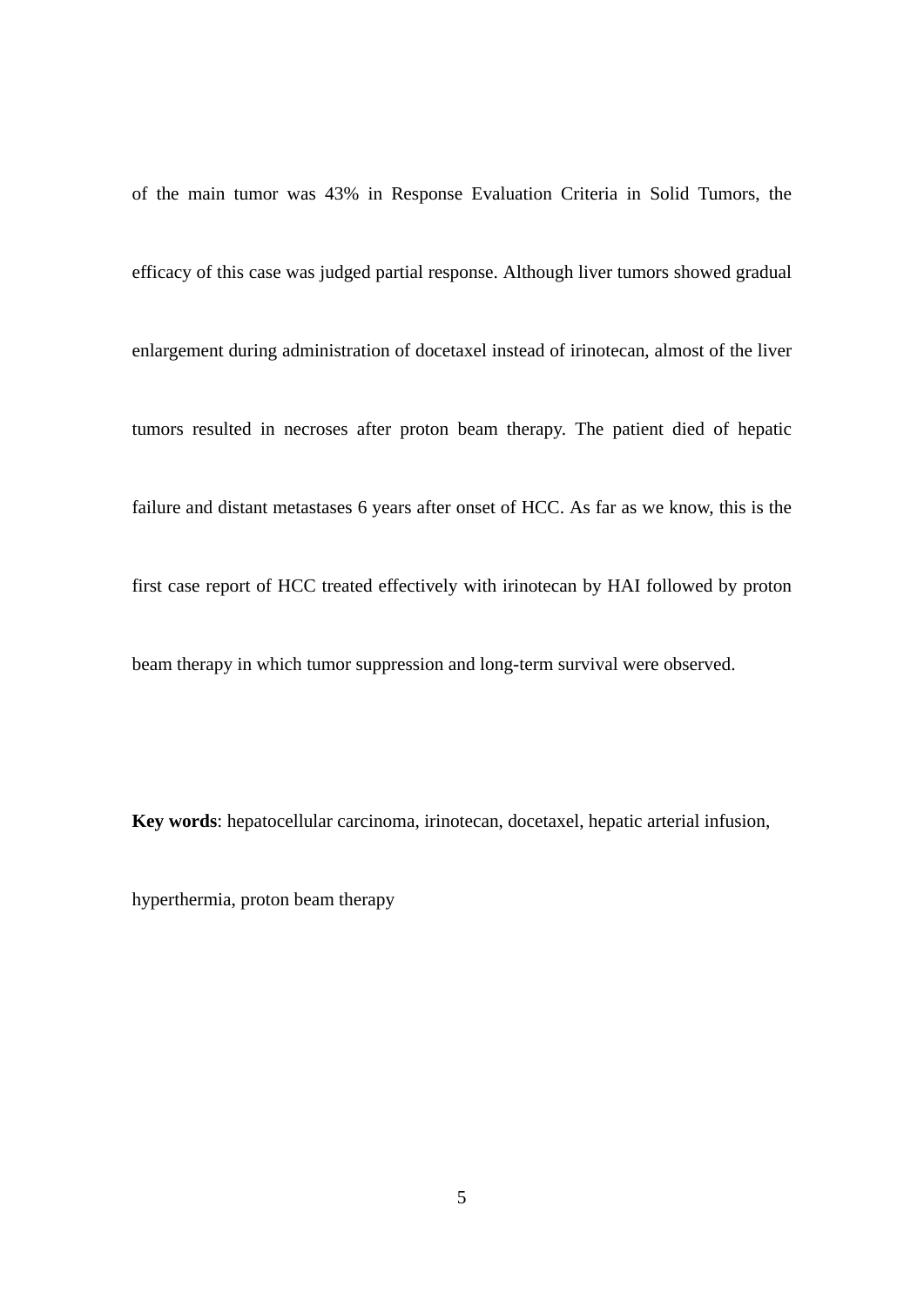## **INTRODUCTION**

The prognosis of patients with advanced hepatocellular carcinoma (HCC), in particular those with portal vein tumor thrombosis (PVTT), remains poor (1, 2). In such cases, therapeutic strategies such as surgery and transarterial or percutaneous interventions have often been avoided because of the intolerable liver function or insufficient curability, and systemic or hepatic arterial infusion (HAI) chemotherapy has often been employed (3–6). From the viewpoint of increases in drug concentrations in HCC and decreases in systemic drug exposure (7), HAI chemotherapy, especially 5-fluorouracil (5-FU)-based regimens, has been used in such cases (4-6). However, such cases seldom receive irinotecan or taxane administered by HAI. Here, we report a case of HCC treated effectively with irinotecan by HAI followed by proton beam therapy in which tumor suppression and long-term survival were observed.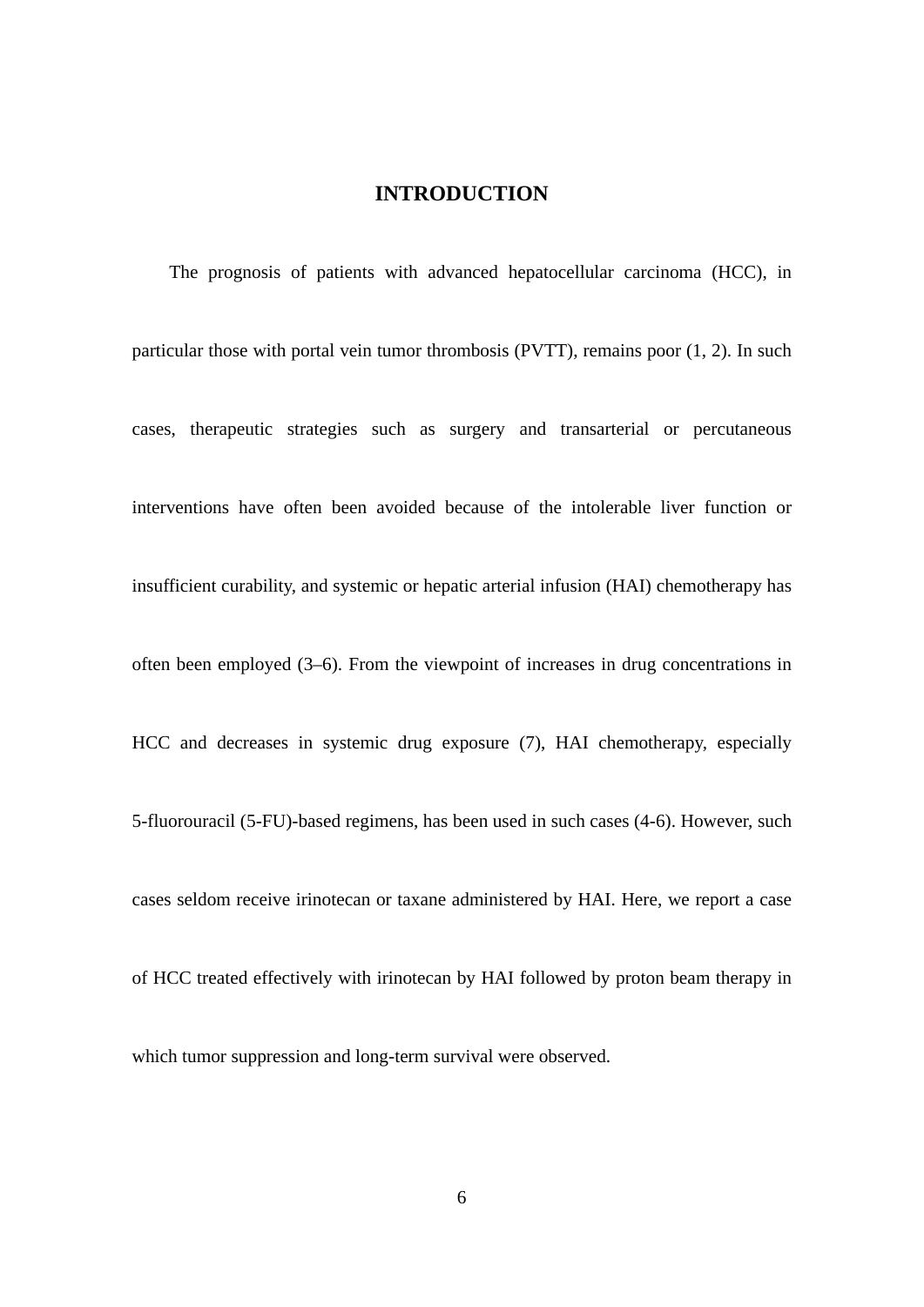## **CASE REPORT**

A 48-year-old man with liver cirrhosis due to hepatitis C consulted a local hospital for periodic examination in November 2000. Abdominal ultrasonography showed a low echoic mass 2.5 cm in diameter in segment 5  $(S_5)$  of the liver. Therefore, he was referred to our hospital for closer examination and treatment. He underwent local resection of the liver in January 2001, and the lesion was shown to be a moderately differentiated hepatocellular carcinoma. Because of recurrence of HCC, subsegmentectomy in  $S_5$  and local resection in  $S_8$  of the liver were performed in November 2001. However, repeated tumor recurrence was confirmed from January 2002, and he was repeatedly treated with percutaneous ethanol injection and microwave coagulation therapy.

intrahepatic metastases was found in November 2003. No definite distant metastases

However, HCC 4 cm in diameter with PVTT in the right main branch with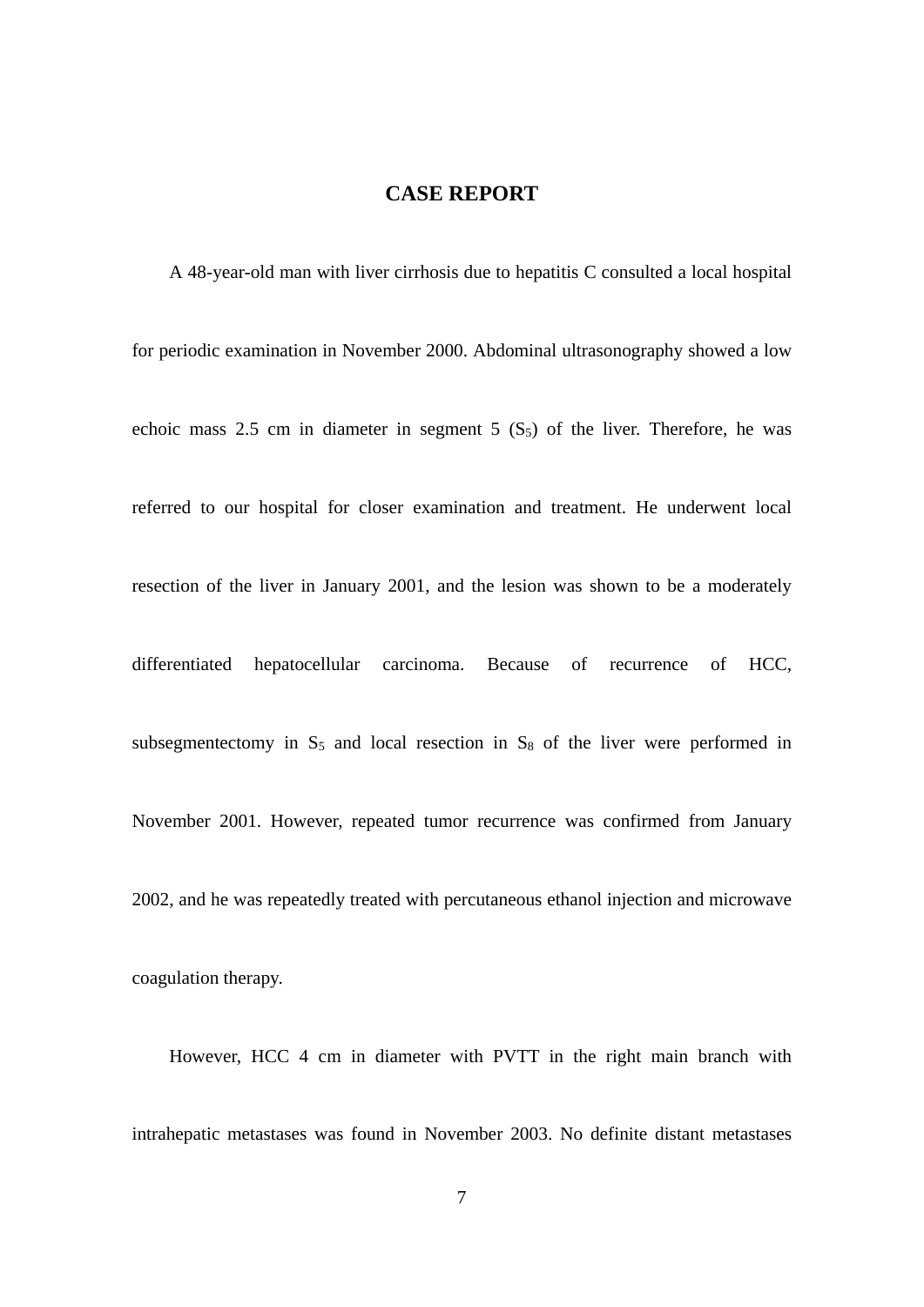were confirmed. Surgery or transcatheter arterial chemoembolization (TACE) were not indicated as the hepatic reserve capacity had decreased. Therefore, we planned to perform HAI chemotherapy. The top of the catheter was fixed by coils in the gastroduodenal artery. In addition, the left hepatic and the right gastric arteries were embolized by coils, after which no feeding arteries other than the right hepatic artery were present (Fig. 1). The HCC was rapidly enlarged to 8.8 cm in diameter (Fig. 2a) in January 2004. The results of biochemical and coagulation tests were as follows (normal ranges are shown in parentheses): total protein [TP; 7.3 mg/dL (6.3–7.9 mg/dL)], albumin [Alb; 3.9 mg/dL (3.9–5.2 mg/dL)], aspartate aminotransferase [AST; 59 IU/L (10–48 IU/L)], alanine aminotransferase [ALT; 40 IU/L (3–50 IU/L)], alkaline

phosphatase [ALP; 311 IU/L (108–324 IU/L)], γ-glutamyl transpeptidase [γ-GTP; 67

IU/L (11–48 IU/L)], lactate dehydrogenase [LDH; 431 IU/L (120–214 IU/L)], total

bilirubin [T.Bil; 0.7 mg/dl (0.2–1.3 mg/dl)], and prothrombin activity  $[64\% (70-130\%)]$ .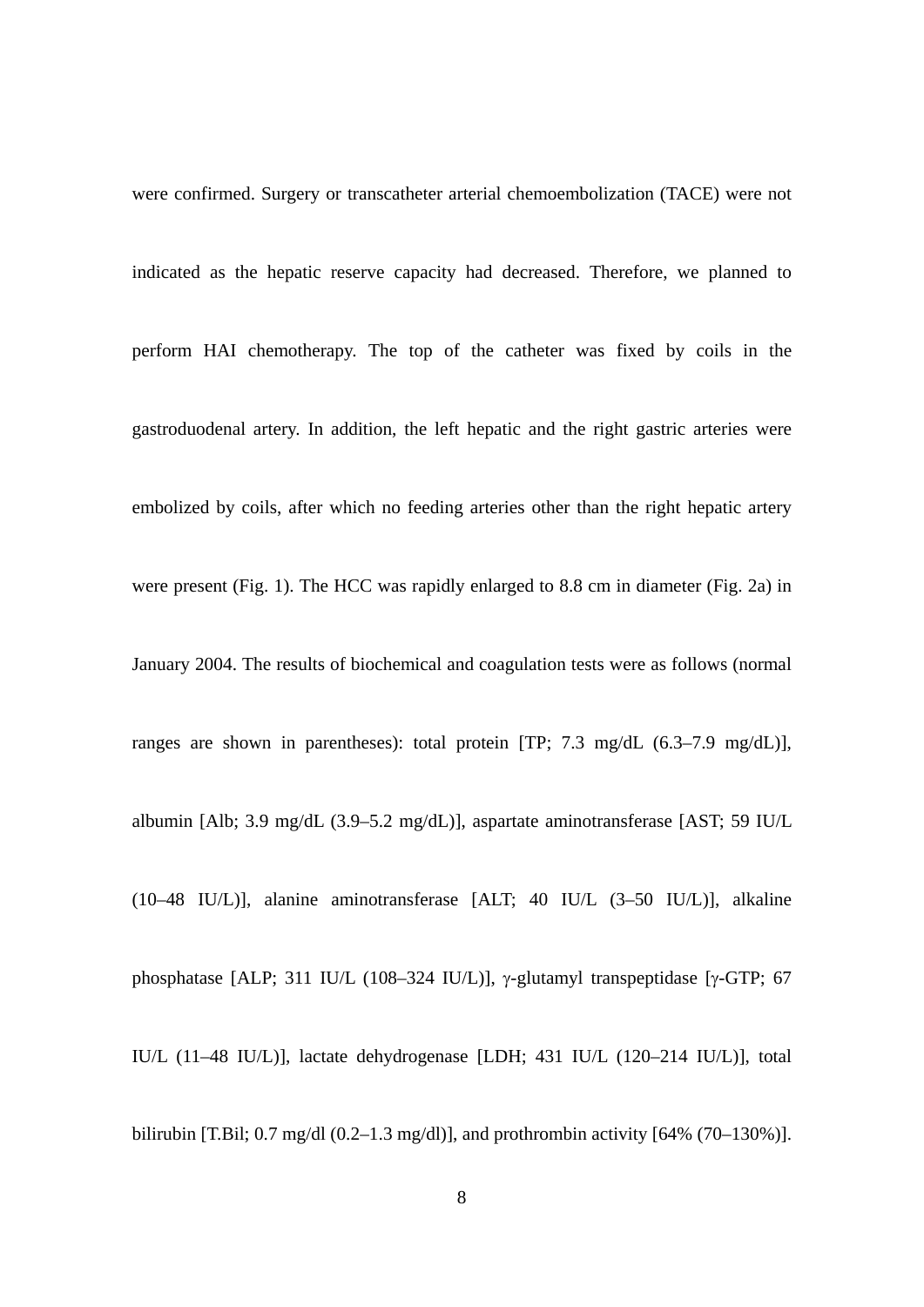This case was classified as Child-Pugh grade B because of decreased prothrombin activity. Alpha-fetoprotein (AFP) and protein induced by vitamin K absence or antagonist-II (PIVKA-II) levels in serum were elevated to 482 ng/ml (normal range; <10 ng/ml), and 194 mAU/ml (normal range; <40 mAU/ml), respectively.

The clinical course of this case is shown in Fig. 3. First, continuous administration of 5-FU (500 mg/body/day, later reduced to 300 mg/body/day, days 1–5), cisplatin (5 mg/body/day, days 1–5), and isovorin (20 mg/body/day, days 1–5) were performed by

HAI using an infuser (Baxter®) through a subcutaneous injection port implanted into

the left forearm, together with interferon- $\alpha$  (300×10<sup>6</sup> U, days 1, 3, 5) injected

subcutaneously per week. After 9 weeks, the AFP level in serum was again elevated and

intrahepatic metastases showed gradual enlargement. Subsequently, epirubicin (30

mg/body, later reduced to 20 mg/body, day 1) and mitomycin-C (8 mg/body, later

reduced to 6 mg/body, day 1) were administered by HAI for 3 weeks. However, the AFP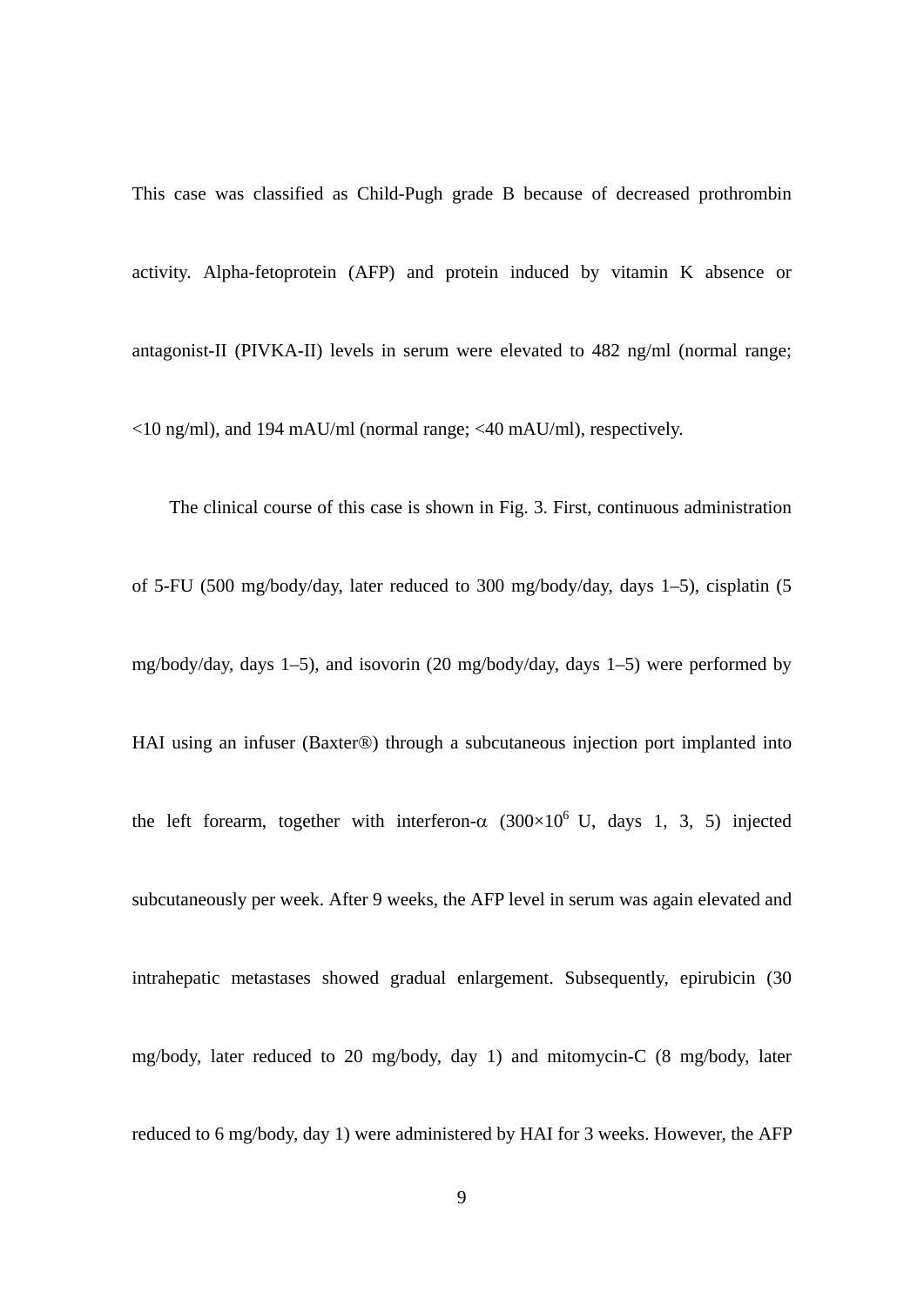level in serum was elevated to 5,411 ng/ml in March 2004. Both regimens were judged to show no clinical efficacy.

After informed consent from him and institutional review board (IRB) of Kanazawa university hospital were obtained, low-dose irinotecan by HAI was administered at a dose of 80 mg/body for 96 h, later reduced to 40 mg/body for 48 h due to bone marrow suppression, per week beginning in March 2004. The serum AFP level was decreased to 2,649 ng/ml and the tumor reduced to 6.8 cm in diameter after 3 weeks (Fig. 2b). However, the serum AFP level was again elevated to 14,386 ng/ml and the main tumor became enlarged to 10 cm in diameter and intrahepatic metastases were prominent in July 2004 (Fig. 2c). As angiographic findings indicated that the HCC was fed from not only the right hepatic artery, but also the left gastric and right and left subphrenic arteries, embolization of the left hepatic and right and left subphrenic

arteries was performed, after which no feeding arteries other than the right hepatic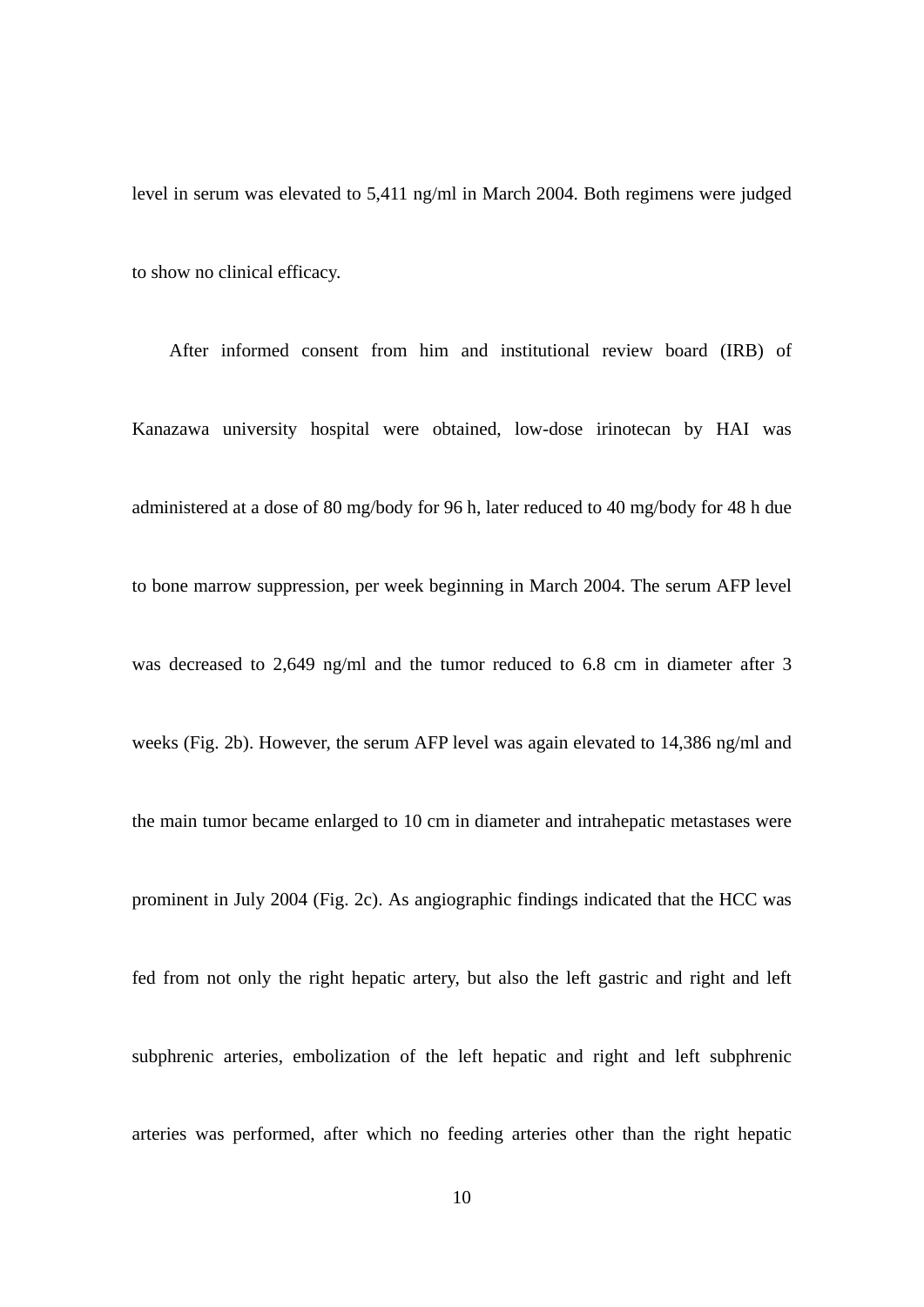artery were present (Fig. 4). After rearrangement of the arteries, irinotecan was administered by HAI at a dose of 40 mg/body per week beginning in August of 2004. In addition, hyperthermia for once or twice per week was performed concurrently. The serum AFP level was decreased to 301 ng/ml, and the main tumor was reduced to 5.0 cm in diameter and intrahepatic metastases were diminished in October 2004 (Fig. 2d). Since the reduction rate of the main tumor was 43% in Response Evaluation Criteria in Solid Tumors (RECIST), the efficacy was judged partial response (PR). Although grade 3 neutropenia was observed in Common Terminology Criteria for Adverse Events (CTCAE) version3.0, toxicity was tolerable.

However, the AFP level in serum was elevated to 1,274 ng/ml in December 2004.

After informed consent from him and IRB of Kanazawa university hospital were obtained, low-dose docetaxel was administered by HAI at a dose of 20 mg/body per week beginning in December 2004. Although the tumor increased in size gradually,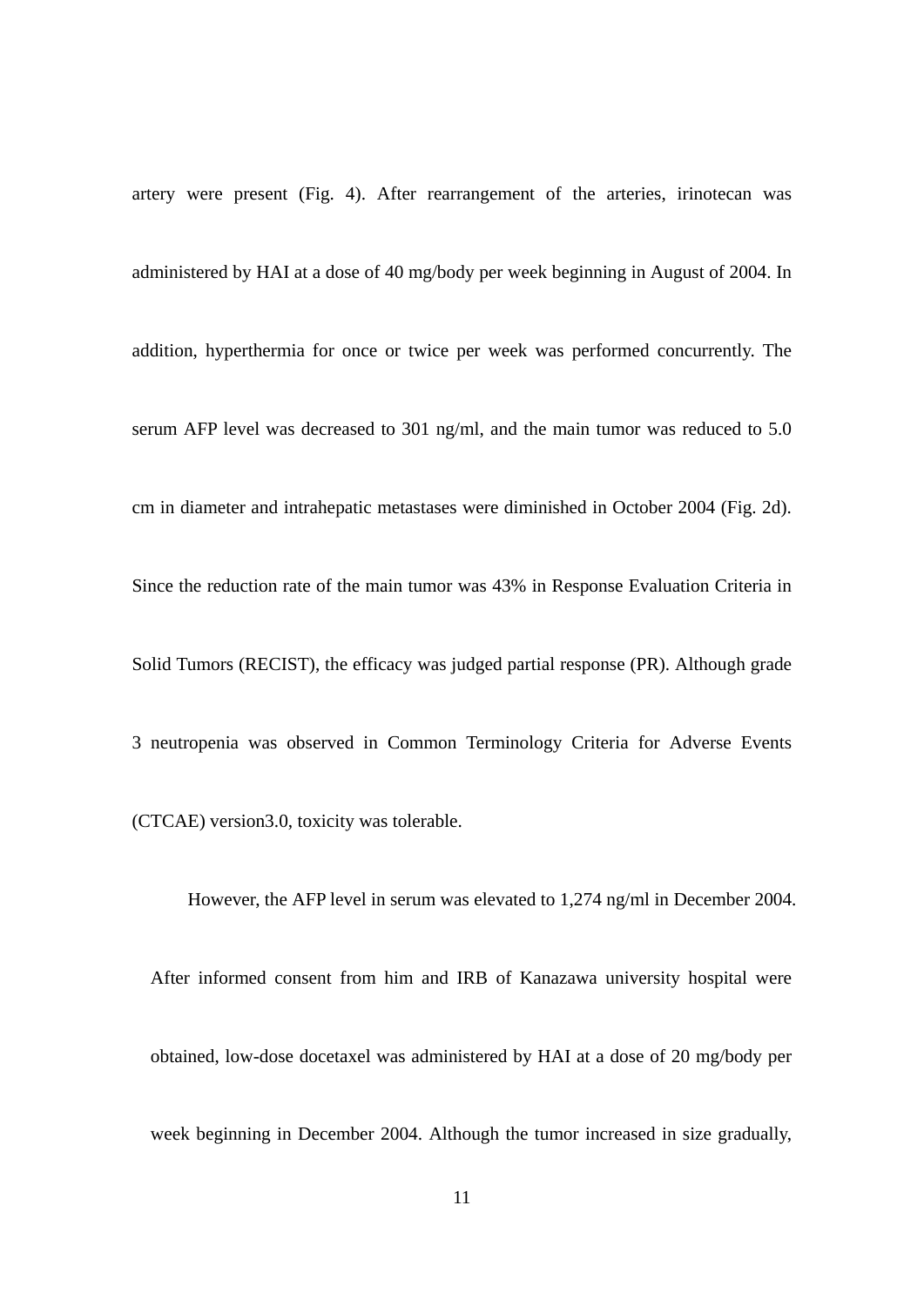AFP level in serum was reduced from 2,000 to 3,000 ng/ml until June 2005. Toxicity was not recognized except for grade 3 anemia in CTCAE version3.0.

However, AFP level was elevated to 18,338 ng/ml in November 2005. Furthermore, abdominal computed tomography (CT) showed two HCCs 6.2 cm and 5.5cm in diameters in the right lobe of the liver. Since no definite tumor was recognized in the left lobe after HAI chemotherapy with irinotecan and docetaxel, the patient underwent proton beam therapy for liver tumors in the right lobe from December 2005 to January 2006. After irradiation with a total of 70 Gy using a proton beam for 35 days, AFP level was markedly decreased to 16 ng/ml, and almost of the liver tumors in the right lobe decreased in size in March 2006. However, multiple bone and lung metastases were verified in July 2006. He died of hepatic failure and distant metastases in March 2007.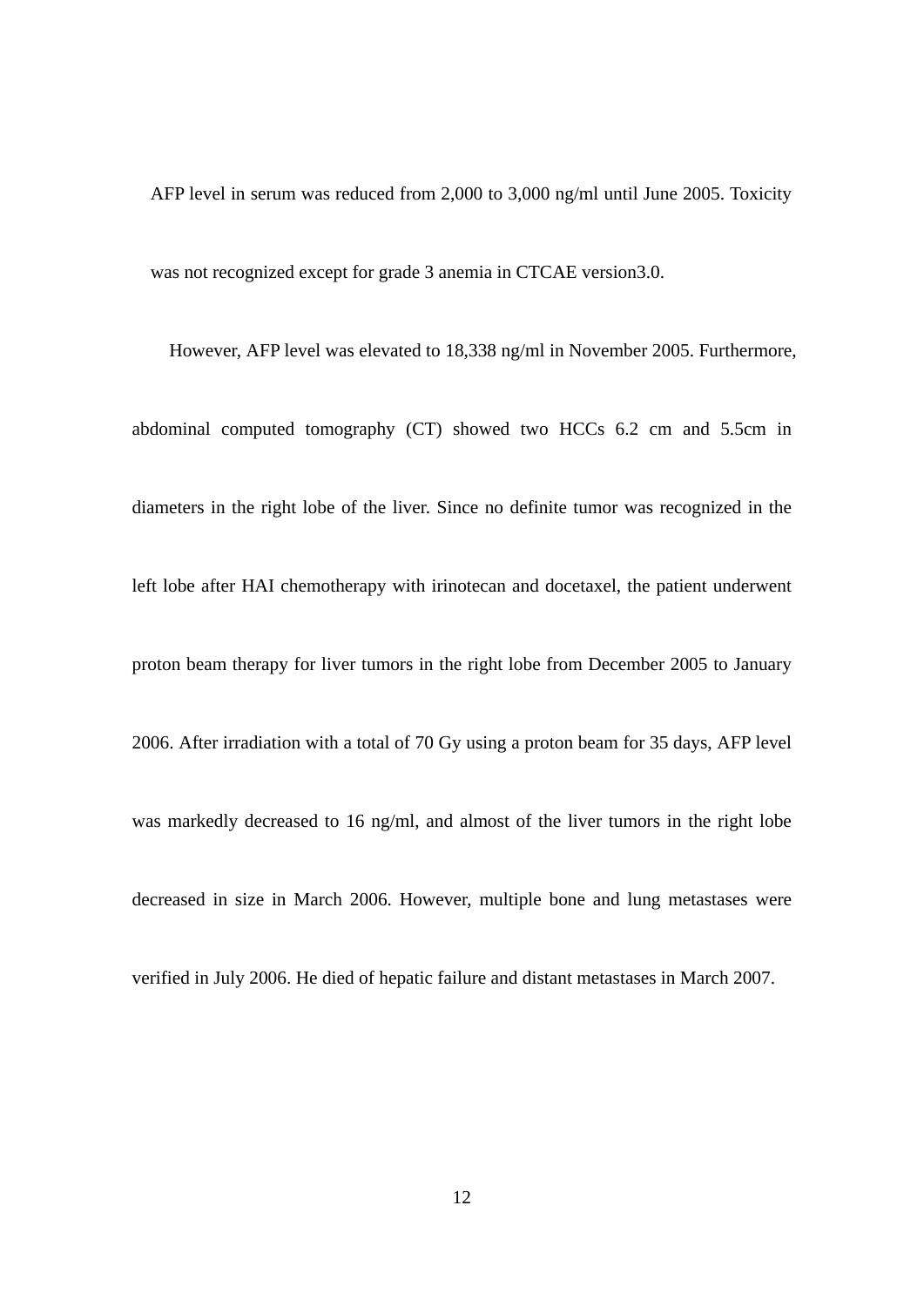## **DISCUSSION**

Patients with HCC have been treated with surgery (resection, liver transplantation),

transarterial interventions [transarterial embolization (TAE), chemoperfusion (TAC), and chemoembolization (TACE)], percutaneous interventions (ethanol injection, microwave coagulation, and radiofrequency thermal ablation), radiation therapy, and chemotherapy (8, 9). The prognosis of patients with advanced HCC with PVTT remains poor (1, 2). In such cases, the choices of therapy have been limitted, and therapeutic approaches such as surgery and transarterial or percutaneous interventions are often avoided because of the intolerable liver function or insufficient curability. In this case, we did not choose hepatic resection or liver transplantation because of intolerable hepatic reserve capacity or discordance with the blood type of the donor, respectively. In

addition, transarterial and percutaneous interventions were avoided because of PVTT in

the right main branch and insufficient curability, respectively. Therefore, the patient was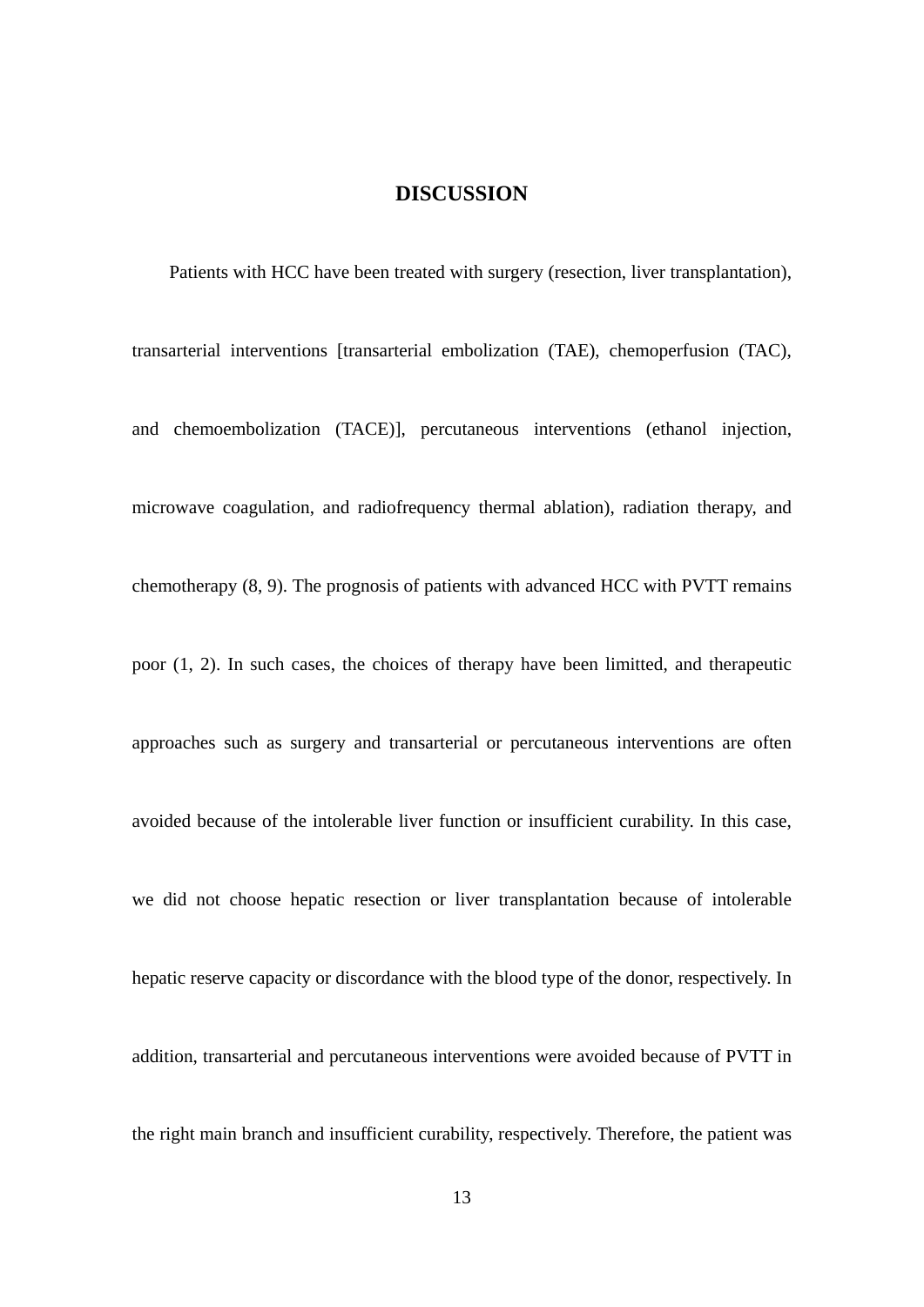treated with HAI chemotherapy.

There have been few reports of randomized studies comparing HAI with systemic chemotherapy for advanced HCC (10). However, the response rate of HAI (4-6) has been shown to be higher than that of systemic chemotherapy (3). In addition, HAI chemotherapy has been performed in cases of advanced HCC with PVTT (4-6). In comparison with systemic drug administration, HAI can increase drug concentrations at hepatic tumor sites and reduce systemic drug exposure (7). Therefore, we chose HAI rather than systemic chemotherapy. 5-FU-based chemotherapy by HAI combined with cisplatin or interferon- $\alpha$  has been reported with a response rate of approximately 40–50% (4-6). In the present case, 5-FU, cisplatin, and isovorin were administered by HAI, together with interferon- $\alpha$  injected subcutaneously. However, no definite efficacy was observed. Subsequently, administration of epirubicin and mitomycin-C by HAI was performed, which resulted in no improvement.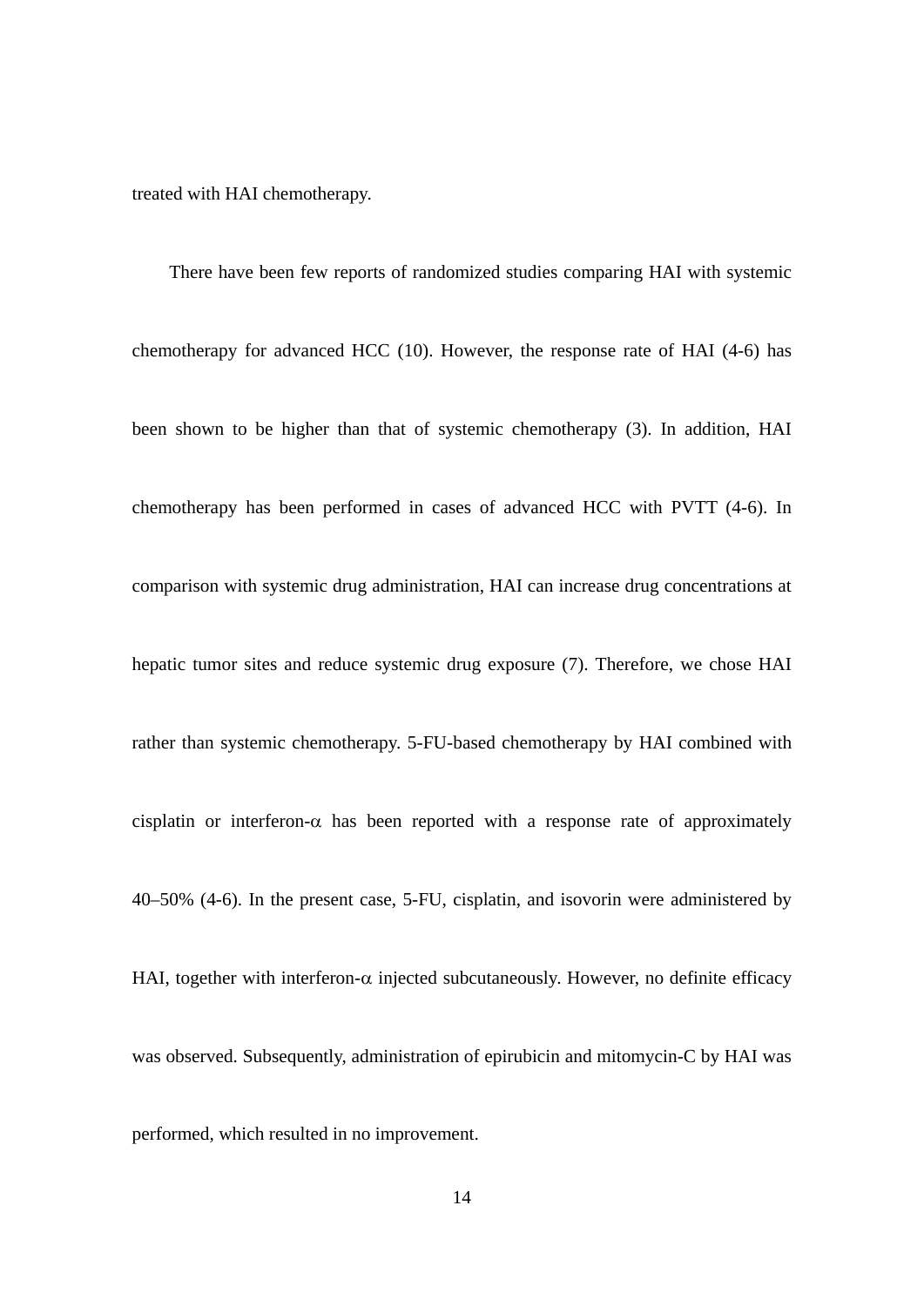Systemic chemotherapy using irinotecan has been employed in the treatment of colon, gastric, and lung cancers. However, there has been relatively little research into the use of systemic chemotherapy for HCC, and the response rate is only 0–7% (11, 12). Although cases with liver metastases from colon cancer in which irinotecan was administered by HAI have been reported, there have been no previous reports of such cases with HCC. The results of pharmacokinetic studies showed that the metabolic ratio, a measure for the conversion of irinotecan into its metabolite SN-38, was higher with prolonged than with short infusion (13, 14). Irinotecan has been suggested to act in a time-dependent manner. Therefore, in this case, irinotecan at 80 mg/body, later reduced to 40 mg/body, was administered by HAI using an infuser for 48–96 h weekly. Although the tumor reduction was observed at the beginning, the tumor was enlarged to the size of the initial state after 4 months of administration of irinotecan. Angiographic findings indicated that HCC was fed from not only the right hepatic artery, but also the left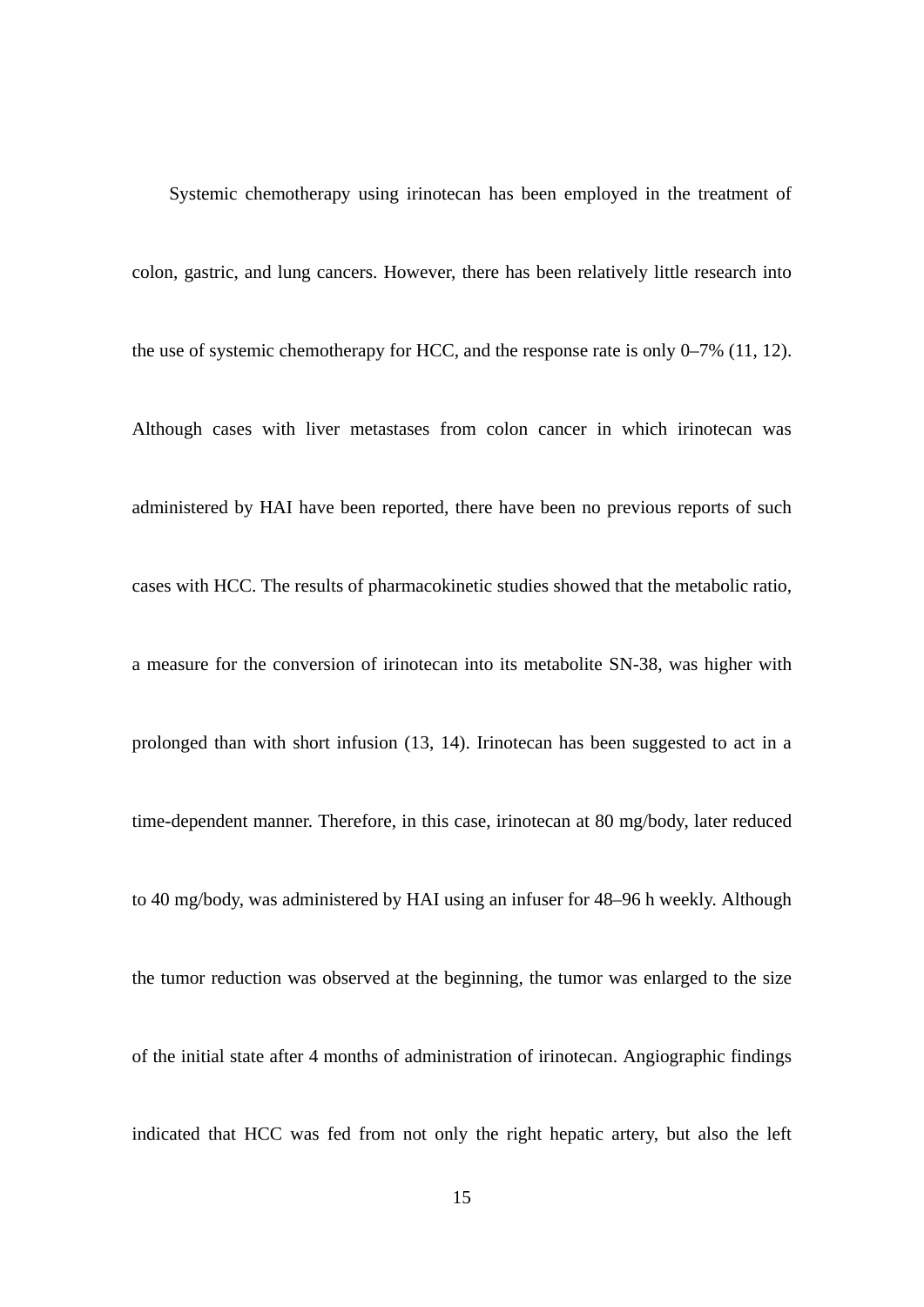gastric and right and left subphrenic arteries. Therefore, we plugged the left gastric and right and left subphrenic arteries using metallic coils. After rearrangement of the arteries, continuous administration of irinotecan by HAI at a dose of 40 mg/body weekly was again effective and the efficacy was judged PR. If resistance to treatment is confirmed during HAI chemotherapy, angiographic examination is necessary. In addition, if the feeding arteries other than the main artery can be confirmed, rearrangement of the arteries should be performed, because resistance to treatment was not due to drug resistance, but to a decrease in drug concentration caused by the increase in feeding arteries.

Systemic chemotherapy using docetaxel has been used in breast, lung, and gastric cancers. However, there have been relatively few surveys of systemic chemotherapy using docetaxel or paclitaxel for HCC, which have shown response rates of only 7% (15) and 0–6% (16,17), respectively. There have been no previous reports of treatment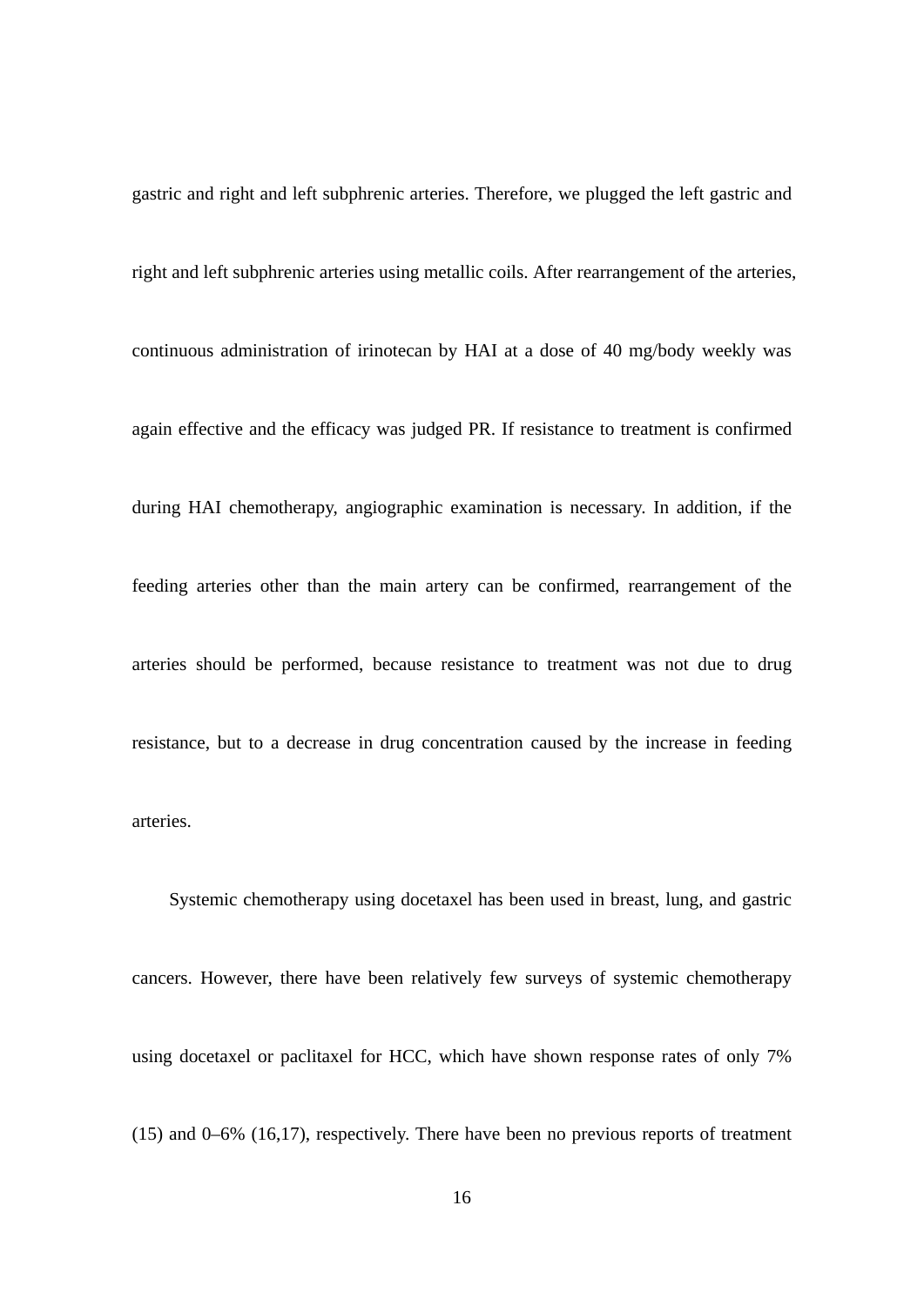of HCC with taxane by HAI. In the present case, low-dose docetaxel was administered by HAI. Although HCC increased in size gradually, AFP levels in serum were suppressed from 2,000 up to 3,000 ng/ml for 6 months. Therefore, it was suggested that tumor progression was inhibited by docetaxel administered by HAI.

Concurrent treatment with hyperthermia was performed with irinotecan or docetaxel by HAI. Hyperthermia combined with transcatheter arterial embolization, radiotherapy, immunotherapy, and chemotherapy has been reported in cases of liver tumors (18). It has been reported that moderate hyperthermia increases the cytotoxicity of irinotecan, docetaxel, and gemcitabine on mouse fibrosarcoma (19). In the present case, hyperthermia may have enhanced the effect of irinotecan or docetaxel

administration by HAI.

Proton beam therapy for patients with HCC is effective, safe, well tolerable, and repeatable ( $20\sim 22$ ). The therapy is useful for patients with HCC irrespective of tumor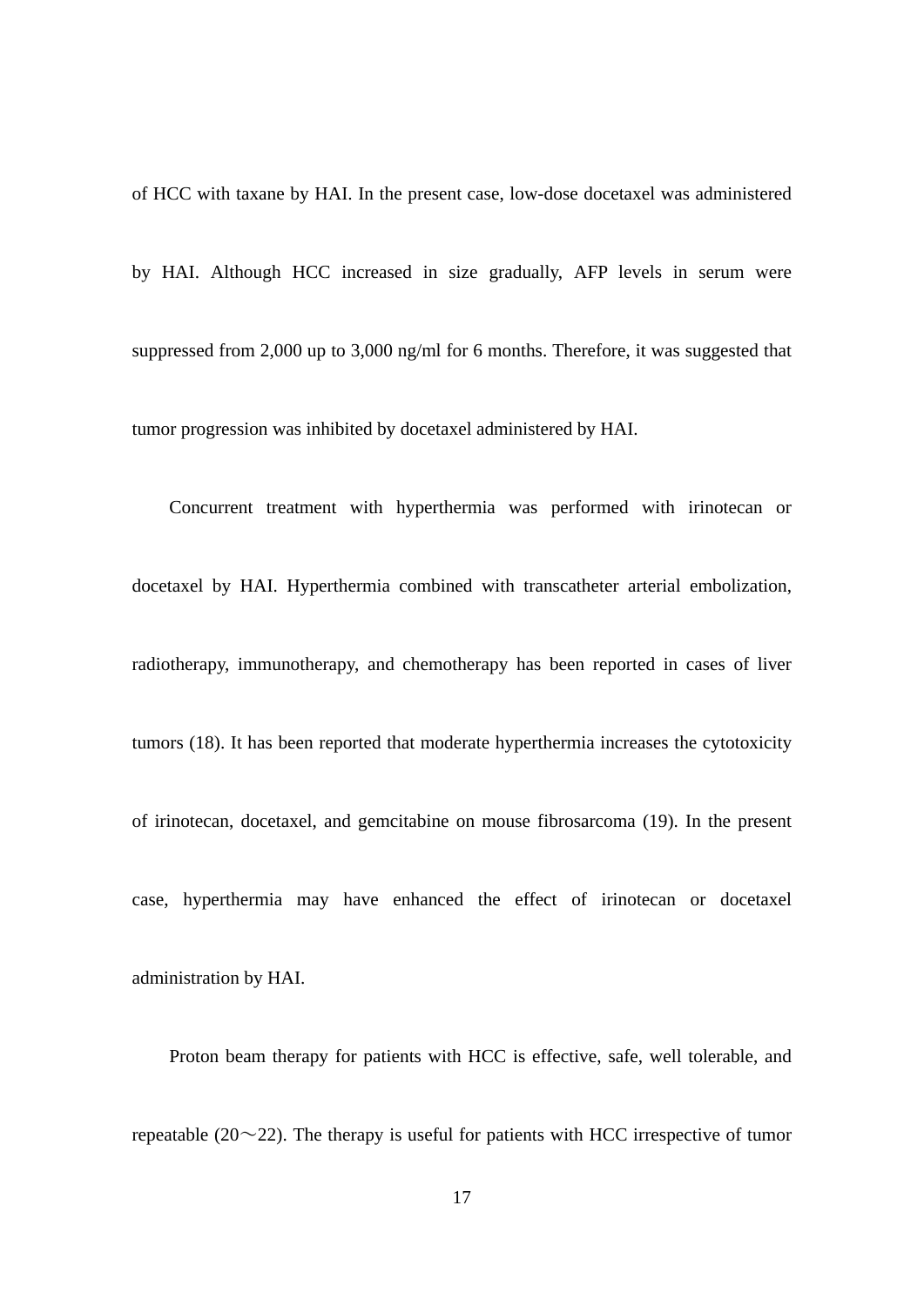size, tumor location, presence of vascular invasion, and impaired hepatic function. In this case, although intrahepatic metastases were observed before HAI chemotherapy, the tumors in the left lobe have disappeared after HAI chemotherapy with irinotecan and docetaxel. Therefore, the patient underwent proton beam therapy for HCCs in the right lobe. After proton beam therapy, AFP level was markedly decreased, and almost of the liver tumors in the right lobe decreased in size and probably became necroses. Although multiple bone and lung metastases were confirmed 6 months after proton beam therapy, the therapy would contribute the local control of HCCs.

In conclusion, irinotecan administered by HAI may be recommended in cases with advanced HCC showing resistance to 5-FU-based chemotherapeutic regimens. In addition, angiographic examination and embolization of the feeding arteries other than the main artery should be performed if tumor growth is confirmed again. This is the first report of a case of HCC treated effectively with irinotecan administered by HAI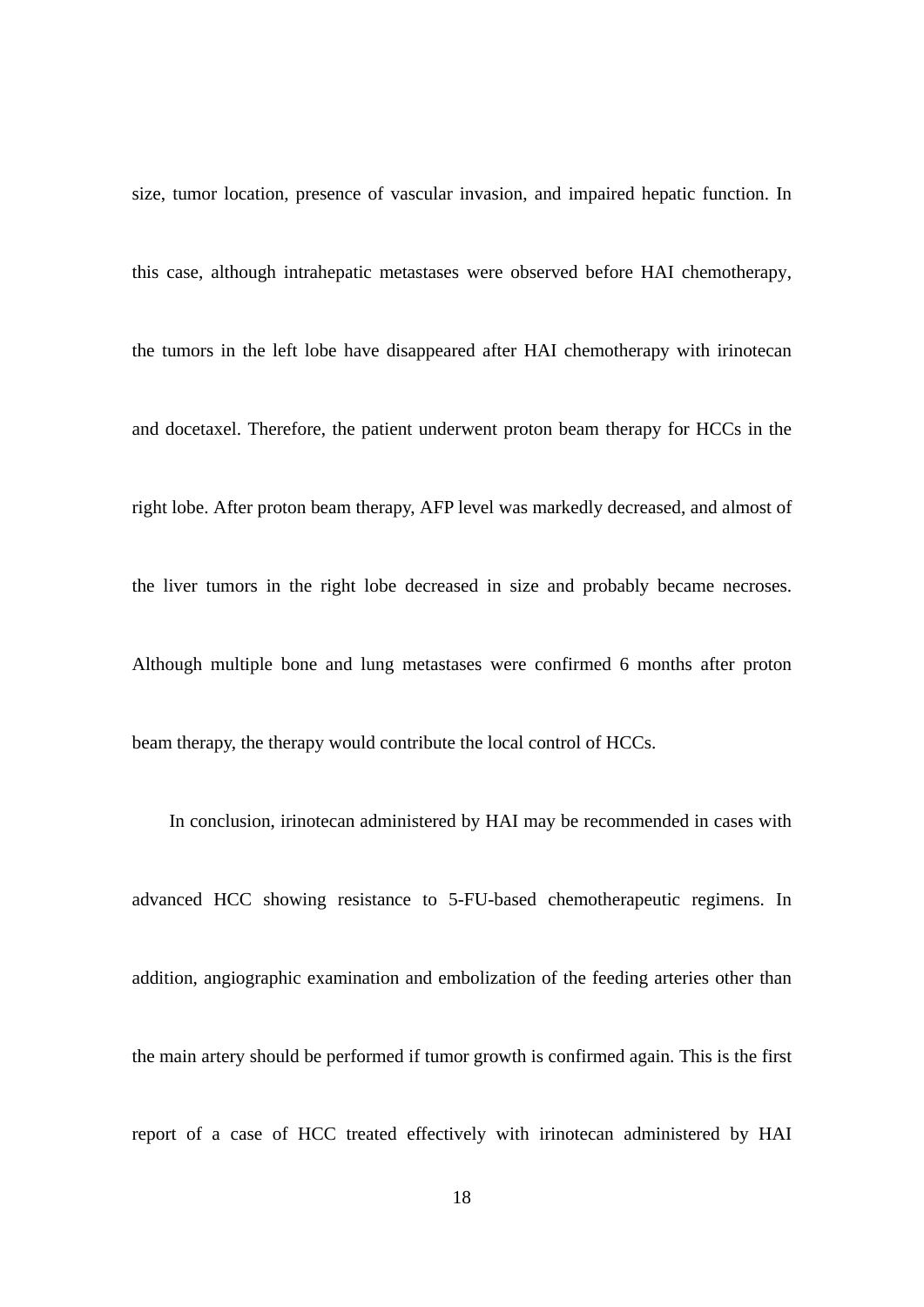followed by proton beam therapy in which tumor suppression and long-term survival

were observed.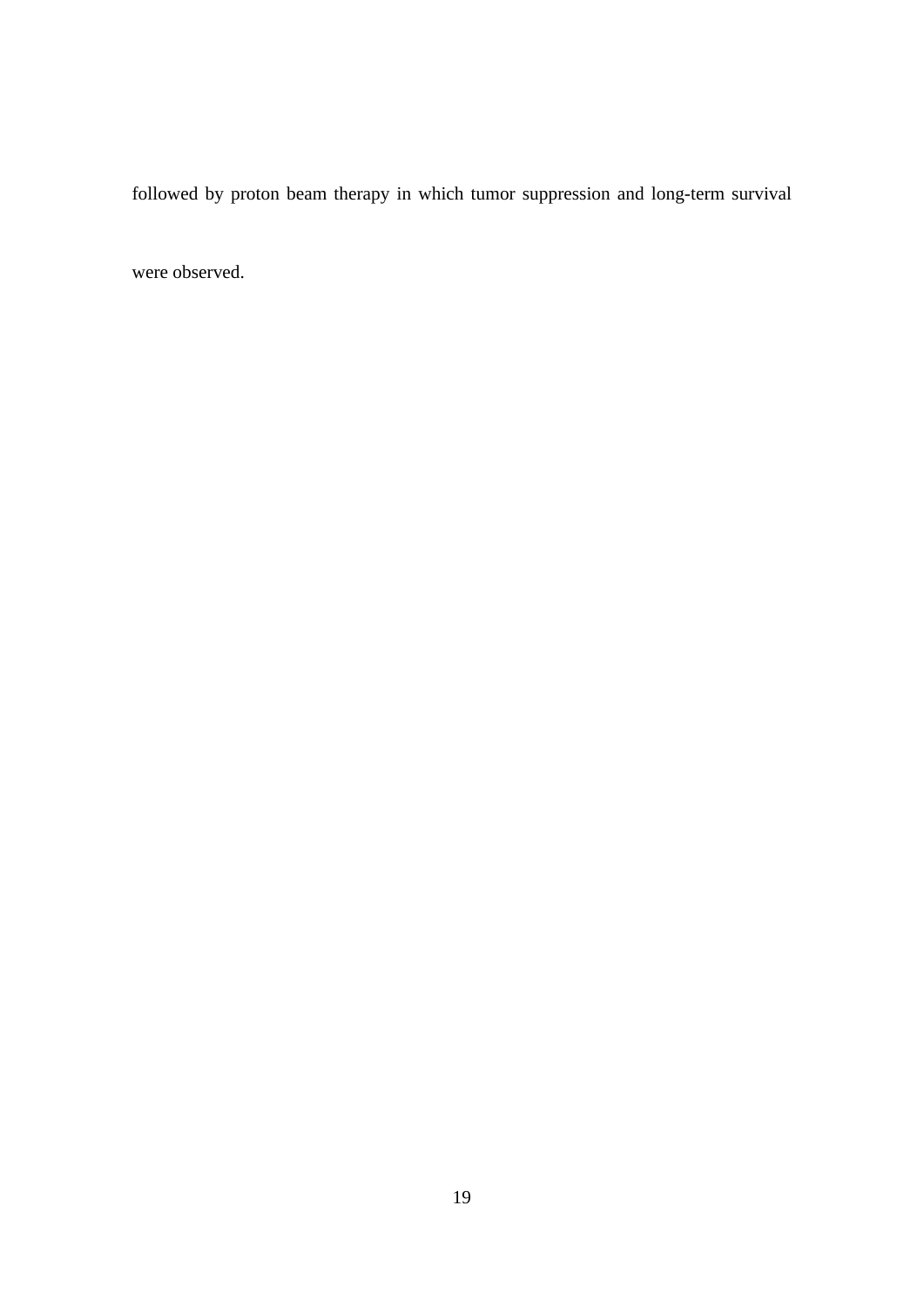#### **REFERENCES**

1. [Llovet JM, Bustamante J, Castells A, Vilana R, Ayuso Mdel C, Sala M, et al.](http://www.ncbi.nlm.nih.gov/pubmed/9862851?ordinalpos=43&itool=EntrezSystem2.PEntrez.Pubmed.Pubmed_ResultsPanel.Pubmed_RVDocSum)

Natural history of untreated nonsurgical hepatocellular carcinoma: rationale for the design and evaluation of therapeutic trials Hepatology 1999;29:62-7.

2. [Fujii T, Takayasu K, Muramatsu Y, Moriyama N, Wakao F, Kosuge T, et al.](http://www.ncbi.nlm.nih.gov/pubmed/8390584?ordinalpos=59&itool=EntrezSystem2.PEntrez.Pubmed.Pubmed_ResultsPanel.Pubmed_RVDocSum)

Hepatocellular carcinoma with portal tumor thrombus: analysis of factors determining prognosis Jpn J Clin Oncol 1993;23:105-9.

3. [Patt YZ, Hassan MM, Lozano RD, Brown TD, Vauthey JN, Curley SA, et al.](http://www.ncbi.nlm.nih.gov/pubmed/12560429?ordinalpos=6&itool=EntrezSystem2.PEntrez.Pubmed.Pubmed_ResultsPanel.Pubmed_RVDocSum) Phase

II trial of systemic continuous fluorouracil and subcutaneous recombinant interferon

Alfa-2b for treatment of hepatocellular carcinoma. J Clin Oncol 2003;21:421-7.

4. [Ando E,](http://www.ncbi.nlm.nih.gov/sites/entrez?Db=pubmed&Cmd=Search&Term=%22Ando%20E%22%5BAuthor%5D&itool=EntrezSystem2.PEntrez.Pubmed.Pubmed_ResultsPanel.Pubmed_DiscoveryPanel.Pubmed_RVAbstractPlus) [Tanaka M](http://www.ncbi.nlm.nih.gov/sites/entrez?Db=pubmed&Cmd=Search&Term=%22Tanaka%20M%22%5BAuthor%5D&itool=EntrezSystem2.PEntrez.Pubmed.Pubmed_ResultsPanel.Pubmed_DiscoveryPanel.Pubmed_RVAbstractPlus), [Yamashita F,](http://www.ncbi.nlm.nih.gov/sites/entrez?Db=pubmed&Cmd=Search&Term=%22Yamashita%20F%22%5BAuthor%5D&itool=EntrezSystem2.PEntrez.Pubmed.Pubmed_ResultsPanel.Pubmed_DiscoveryPanel.Pubmed_RVAbstractPlus) [Kuromatsu R](http://www.ncbi.nlm.nih.gov/sites/entrez?Db=pubmed&Cmd=Search&Term=%22Kuromatsu%20R%22%5BAuthor%5D&itool=EntrezSystem2.PEntrez.Pubmed.Pubmed_ResultsPanel.Pubmed_DiscoveryPanel.Pubmed_RVAbstractPlus), [Yutani S](http://www.ncbi.nlm.nih.gov/sites/entrez?Db=pubmed&Cmd=Search&Term=%22Yutani%20S%22%5BAuthor%5D&itool=EntrezSystem2.PEntrez.Pubmed.Pubmed_ResultsPanel.Pubmed_DiscoveryPanel.Pubmed_RVAbstractPlus), [Fukumori K,](http://www.ncbi.nlm.nih.gov/sites/entrez?Db=pubmed&Cmd=Search&Term=%22Fukumori%20K%22%5BAuthor%5D&itool=EntrezSystem2.PEntrez.Pubmed.Pubmed_ResultsPanel.Pubmed_DiscoveryPanel.Pubmed_RVAbstractPlus) et al.

Hepatic arterial infusion chemotherapy for advanced hepatocellular carcinoma with

portal vein tumor thrombosis: analysis of 48 cases. Cancer 2002;95:588-95.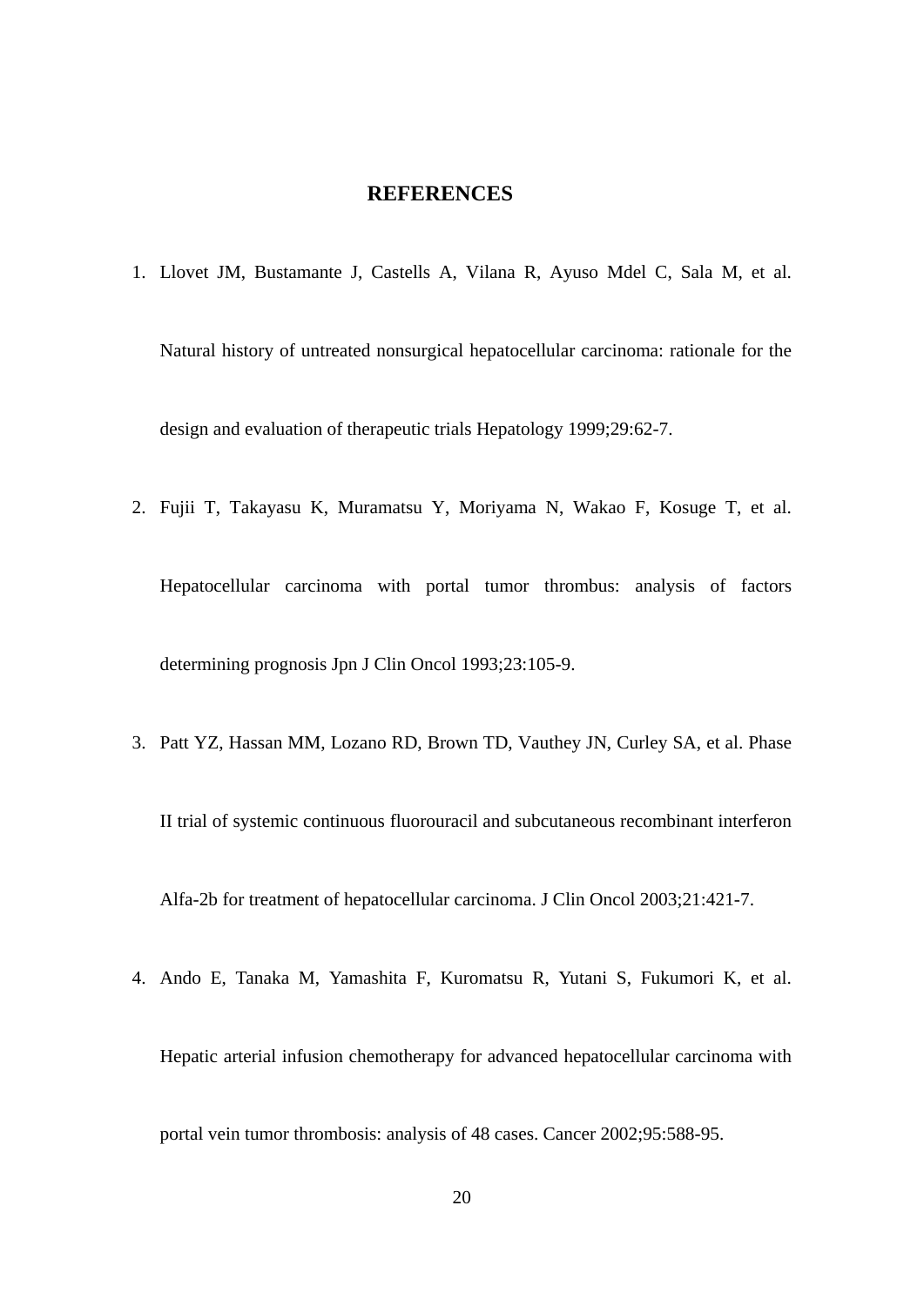- 5. [Obi S,](http://www.ncbi.nlm.nih.gov/sites/entrez?Db=pubmed&Cmd=Search&Term=%22Obi%20S%22%5BAuthor%5D&itool=EntrezSystem2.PEntrez.Pubmed.Pubmed_ResultsPanel.Pubmed_DiscoveryPanel.Pubmed_RVAbstractPlus) [Yoshida H](http://www.ncbi.nlm.nih.gov/sites/entrez?Db=pubmed&Cmd=Search&Term=%22Yoshida%20H%22%5BAuthor%5D&itool=EntrezSystem2.PEntrez.Pubmed.Pubmed_ResultsPanel.Pubmed_DiscoveryPanel.Pubmed_RVAbstractPlus), [Toune R,](http://www.ncbi.nlm.nih.gov/sites/entrez?Db=pubmed&Cmd=Search&Term=%22Toune%20R%22%5BAuthor%5D&itool=EntrezSystem2.PEntrez.Pubmed.Pubmed_ResultsPanel.Pubmed_DiscoveryPanel.Pubmed_RVAbstractPlus) [Unuma T,](http://www.ncbi.nlm.nih.gov/sites/entrez?Db=pubmed&Cmd=Search&Term=%22Unuma%20T%22%5BAuthor%5D&itool=EntrezSystem2.PEntrez.Pubmed.Pubmed_ResultsPanel.Pubmed_DiscoveryPanel.Pubmed_RVAbstractPlus) [Kanda M](http://www.ncbi.nlm.nih.gov/sites/entrez?Db=pubmed&Cmd=Search&Term=%22Kanda%20M%22%5BAuthor%5D&itool=EntrezSystem2.PEntrez.Pubmed.Pubmed_ResultsPanel.Pubmed_DiscoveryPanel.Pubmed_RVAbstractPlus), [Sato S,](http://www.ncbi.nlm.nih.gov/sites/entrez?Db=pubmed&Cmd=Search&Term=%22Sato%20S%22%5BAuthor%5D&itool=EntrezSystem2.PEntrez.Pubmed.Pubmed_ResultsPanel.Pubmed_DiscoveryPanel.Pubmed_RVAbstractPlus) et al. Combination therapy
	- of intraarterial 5-fluorouracil and systemic interferon-alpha for advanced hepatocellular carcinoma with portal venous invasion. Cancer 2006;106:1990-7.
- 6. [Ota H,](http://www.ncbi.nlm.nih.gov/sites/entrez?Db=pubmed&Cmd=Search&Term=%22Ota%20H%22%5BAuthor%5D&itool=EntrezSystem2.PEntrez.Pubmed.Pubmed_ResultsPanel.Pubmed_DiscoveryPanel.Pubmed_RVAbstractPlus) [Nagano H](http://www.ncbi.nlm.nih.gov/sites/entrez?Db=pubmed&Cmd=Search&Term=%22Nagano%20H%22%5BAuthor%5D&itool=EntrezSystem2.PEntrez.Pubmed.Pubmed_ResultsPanel.Pubmed_DiscoveryPanel.Pubmed_RVAbstractPlus), [Sakon M,](http://www.ncbi.nlm.nih.gov/sites/entrez?Db=pubmed&Cmd=Search&Term=%22Sakon%20M%22%5BAuthor%5D&itool=EntrezSystem2.PEntrez.Pubmed.Pubmed_ResultsPanel.Pubmed_DiscoveryPanel.Pubmed_RVAbstractPlus) [Eguchi H,](http://www.ncbi.nlm.nih.gov/sites/entrez?Db=pubmed&Cmd=Search&Term=%22Eguchi%20H%22%5BAuthor%5D&itool=EntrezSystem2.PEntrez.Pubmed.Pubmed_ResultsPanel.Pubmed_DiscoveryPanel.Pubmed_RVAbstractPlus) [Kondo M,](http://www.ncbi.nlm.nih.gov/sites/entrez?Db=pubmed&Cmd=Search&Term=%22Kondo%20M%22%5BAuthor%5D&itool=EntrezSystem2.PEntrez.Pubmed.Pubmed_ResultsPanel.Pubmed_DiscoveryPanel.Pubmed_RVAbstractPlus) [Yamamoto T](http://www.ncbi.nlm.nih.gov/sites/entrez?Db=pubmed&Cmd=Search&Term=%22Yamamoto%20T%22%5BAuthor%5D&itool=EntrezSystem2.PEntrez.Pubmed.Pubmed_ResultsPanel.Pubmed_DiscoveryPanel.Pubmed_RVAbstractPlus), et al. Treatment of hepatocellular carcinoma with major portal vein thrombosis by combined therapy with subcutaneous interferon-alpha and intra-arterial 5-fluorouracil; role of type 1 interferon receptor expression. Br J Cancer 2005;93:557-64.
- 7. [Collins JM.](http://www.ncbi.nlm.nih.gov/sites/entrez?Db=pubmed&Cmd=Search&Term=%22Collins%20JM%22%5BAuthor%5D&itool=EntrezSystem2.PEntrez.Pubmed.Pubmed_ResultsPanel.Pubmed_DiscoveryPanel.Pubmed_RVAbstractPlus) Pharmacologic rationale for regional drug delivery. J Clin Oncol 1984;2:498-504.
- 8. [Llovet JM.](http://www.ncbi.nlm.nih.gov/pubmed/15830281?ordinalpos=35&itool=EntrezSystem2.PEntrez.Pubmed.Pubmed_ResultsPanel.Pubmed_RVDocSum) Updated treatment approach to hepatocellular carcinoma. J Gastroenterol.

2005;40:225-35.

9. [Minagawa M,](http://www.ncbi.nlm.nih.gov/sites/entrez?Db=pubmed&Cmd=Search&Term=%22Minagawa%20M%22%5BAuthor%5D&itool=EntrezSystem2.PEntrez.Pubmed.Pubmed_ResultsPanel.Pubmed_DiscoveryPanel.Pubmed_RVAbstractPlus) [Makuuchi M](http://www.ncbi.nlm.nih.gov/sites/entrez?Db=pubmed&Cmd=Search&Term=%22Makuuchi%20M%22%5BAuthor%5D&itool=EntrezSystem2.PEntrez.Pubmed.Pubmed_ResultsPanel.Pubmed_DiscoveryPanel.Pubmed_RVAbstractPlus). Treatment of hepatocellular carcinoma accompanied by portal vein tumor thrombus. World J Gastroenterol 2006;12:7561-7.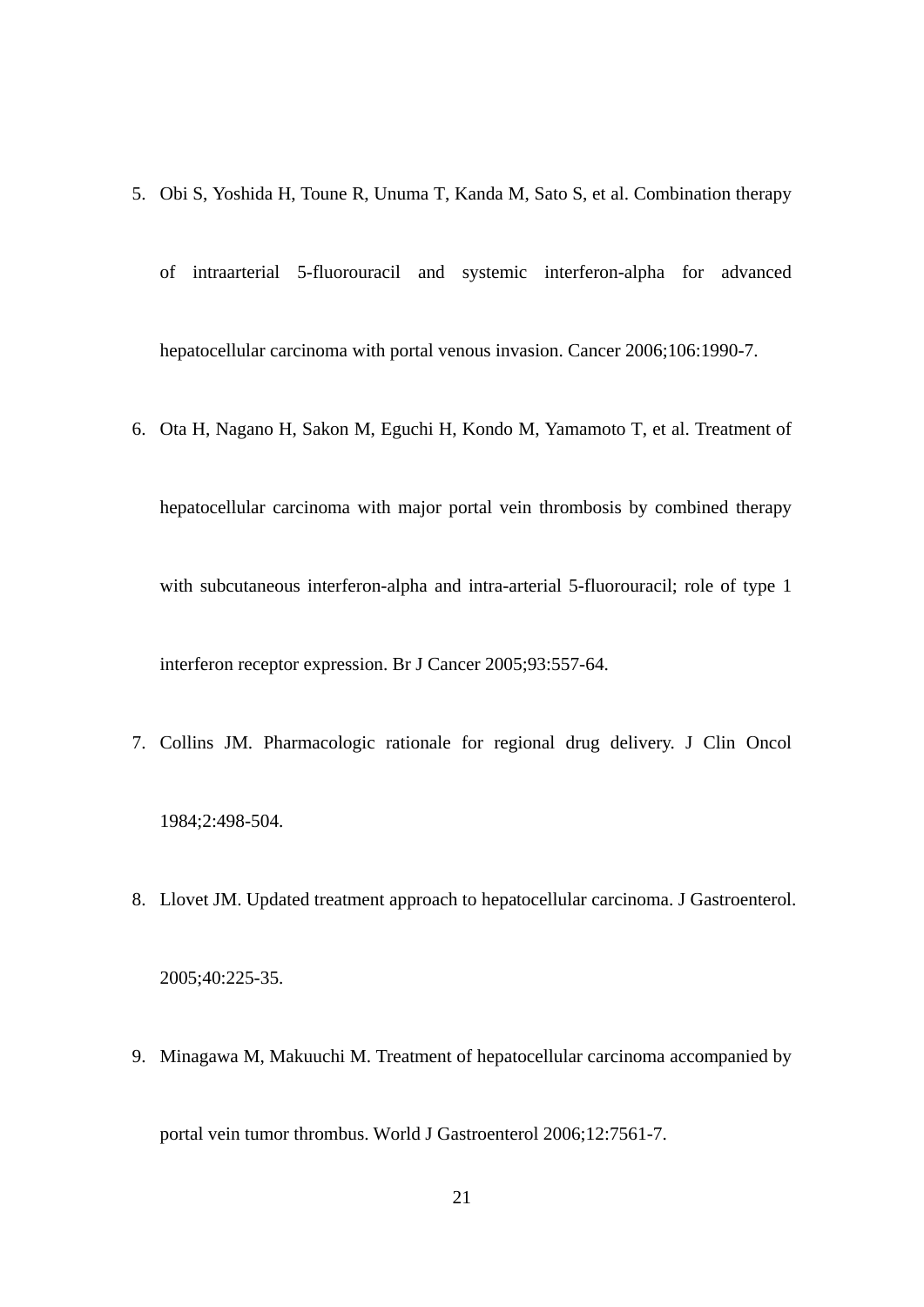- 10. [Tzoracoleftherakis EE](http://www.ncbi.nlm.nih.gov/sites/entrez?Db=pubmed&Cmd=Search&Term=%22Tzoracoleftherakis%20EE%22%5BAuthor%5D&itool=EntrezSystem2.PEntrez.Pubmed.Pubmed_ResultsPanel.Pubmed_DiscoveryPanel.Pubmed_RVAbstractPlus), [Spiliotis JD,](http://www.ncbi.nlm.nih.gov/sites/entrez?Db=pubmed&Cmd=Search&Term=%22Spiliotis%20JD%22%5BAuthor%5D&itool=EntrezSystem2.PEntrez.Pubmed.Pubmed_ResultsPanel.Pubmed_DiscoveryPanel.Pubmed_RVAbstractPlus) [Kyriakopoulou T,](http://www.ncbi.nlm.nih.gov/sites/entrez?Db=pubmed&Cmd=Search&Term=%22Kyriakopoulou%20T%22%5BAuthor%5D&itool=EntrezSystem2.PEntrez.Pubmed.Pubmed_ResultsPanel.Pubmed_DiscoveryPanel.Pubmed_RVAbstractPlus) [Kakkos SK](http://www.ncbi.nlm.nih.gov/sites/entrez?Db=pubmed&Cmd=Search&Term=%22Kakkos%20SK%22%5BAuthor%5D&itool=EntrezSystem2.PEntrez.Pubmed.Pubmed_ResultsPanel.Pubmed_DiscoveryPanel.Pubmed_RVAbstractPlus). Intra-arterial versus systemic chemotherapy for non-operable hepatocellular carcinoma. Hepatogastroenterology 1999;46:1122-5.
- 11. [O'Reilly EM,](http://www.ncbi.nlm.nih.gov/sites/entrez?Db=pubmed&Cmd=Search&Term=%22O) [Stuart KE](http://www.ncbi.nlm.nih.gov/sites/entrez?Db=pubmed&Cmd=Search&Term=%22Stuart%20KE%22%5BAuthor%5D&itool=EntrezSystem2.PEntrez.Pubmed.Pubmed_ResultsPanel.Pubmed_DiscoveryPanel.Pubmed_RVAbstractPlus), [Sanz-Altamira PM](http://www.ncbi.nlm.nih.gov/sites/entrez?Db=pubmed&Cmd=Search&Term=%22Sanz-Altamira%20PM%22%5BAuthor%5D&itool=EntrezSystem2.PEntrez.Pubmed.Pubmed_ResultsPanel.Pubmed_DiscoveryPanel.Pubmed_RVAbstractPlus), [Schwartz GK](http://www.ncbi.nlm.nih.gov/sites/entrez?Db=pubmed&Cmd=Search&Term=%22Schwartz%20GK%22%5BAuthor%5D&itool=EntrezSystem2.PEntrez.Pubmed.Pubmed_ResultsPanel.Pubmed_DiscoveryPanel.Pubmed_RVAbstractPlus), [Steger CM,](http://www.ncbi.nlm.nih.gov/sites/entrez?Db=pubmed&Cmd=Search&Term=%22Steger%20CM%22%5BAuthor%5D&itool=EntrezSystem2.PEntrez.Pubmed.Pubmed_ResultsPanel.Pubmed_DiscoveryPanel.Pubmed_RVAbstractPlus) [Raeburn L](http://www.ncbi.nlm.nih.gov/sites/entrez?Db=pubmed&Cmd=Search&Term=%22Raeburn%20L%22%5BAuthor%5D&itool=EntrezSystem2.PEntrez.Pubmed.Pubmed_ResultsPanel.Pubmed_DiscoveryPanel.Pubmed_RVAbstractPlus),
	- et al. A phase II study of irinotecan in patients with advanced hepatocellular carcinoma. Cancer 2001;91:101-5.
- 12. [Boige V](http://www.ncbi.nlm.nih.gov/sites/entrez?Db=pubmed&Cmd=Search&Term=%22Boige%20V%22%5BAuthor%5D&itool=EntrezSystem2.PEntrez.Pubmed.Pubmed_ResultsPanel.Pubmed_DiscoveryPanel.Pubmed_RVAbstractPlus), [Taïeb J](http://www.ncbi.nlm.nih.gov/sites/entrez?Db=pubmed&Cmd=Search&Term=%22Ta%C3%AFeb%20J%22%5BAuthor%5D&itool=EntrezSystem2.PEntrez.Pubmed.Pubmed_ResultsPanel.Pubmed_DiscoveryPanel.Pubmed_RVAbstractPlus), [Hebbar M,](http://www.ncbi.nlm.nih.gov/sites/entrez?Db=pubmed&Cmd=Search&Term=%22Hebbar%20M%22%5BAuthor%5D&itool=EntrezSystem2.PEntrez.Pubmed.Pubmed_ResultsPanel.Pubmed_DiscoveryPanel.Pubmed_RVAbstractPlus) [Malka D,](http://www.ncbi.nlm.nih.gov/sites/entrez?Db=pubmed&Cmd=Search&Term=%22Malka%20D%22%5BAuthor%5D&itool=EntrezSystem2.PEntrez.Pubmed.Pubmed_ResultsPanel.Pubmed_DiscoveryPanel.Pubmed_RVAbstractPlus) [Debaere T,](http://www.ncbi.nlm.nih.gov/sites/entrez?Db=pubmed&Cmd=Search&Term=%22Debaere%20T%22%5BAuthor%5D&itool=EntrezSystem2.PEntrez.Pubmed.Pubmed_ResultsPanel.Pubmed_DiscoveryPanel.Pubmed_RVAbstractPlus) [Hannoun L,](http://www.ncbi.nlm.nih.gov/sites/entrez?Db=pubmed&Cmd=Search&Term=%22Hannoun%20L%22%5BAuthor%5D&itool=EntrezSystem2.PEntrez.Pubmed.Pubmed_ResultsPanel.Pubmed_DiscoveryPanel.Pubmed_RVAbstractPlus) et al. Irinotecan as first-line chemotherapy in patients with advanced hepatocellular carcinoma: a multicenter phase II study with dose adjustment according to baseline serum bilirubin level. Eur J Cancer 2006;42:456-9.
- 13. [Canal P,](http://www.ncbi.nlm.nih.gov/sites/entrez?Db=pubmed&Cmd=Search&Term=%22Canal%20P%22%5BAuthor%5D&itool=EntrezSystem2.PEntrez.Pubmed.Pubmed_ResultsPanel.Pubmed_DiscoveryPanel.Pubmed_RVAbstractPlus) [Gay C](http://www.ncbi.nlm.nih.gov/sites/entrez?Db=pubmed&Cmd=Search&Term=%22Gay%20C%22%5BAuthor%5D&itool=EntrezSystem2.PEntrez.Pubmed.Pubmed_ResultsPanel.Pubmed_DiscoveryPanel.Pubmed_RVAbstractPlus), [Dezeuze A,](http://www.ncbi.nlm.nih.gov/sites/entrez?Db=pubmed&Cmd=Search&Term=%22Dezeuze%20A%22%5BAuthor%5D&itool=EntrezSystem2.PEntrez.Pubmed.Pubmed_ResultsPanel.Pubmed_DiscoveryPanel.Pubmed_RVAbstractPlus) [Douillard JY](http://www.ncbi.nlm.nih.gov/sites/entrez?Db=pubmed&Cmd=Search&Term=%22Douillard%20JY%22%5BAuthor%5D&itool=EntrezSystem2.PEntrez.Pubmed.Pubmed_ResultsPanel.Pubmed_DiscoveryPanel.Pubmed_RVAbstractPlus), [Bugat R,](http://www.ncbi.nlm.nih.gov/sites/entrez?Db=pubmed&Cmd=Search&Term=%22Bugat%20R%22%5BAuthor%5D&itool=EntrezSystem2.PEntrez.Pubmed.Pubmed_ResultsPanel.Pubmed_DiscoveryPanel.Pubmed_RVAbstractPlus) [Brunet R,](http://www.ncbi.nlm.nih.gov/sites/entrez?Db=pubmed&Cmd=Search&Term=%22Brunet%20R%22%5BAuthor%5D&itool=EntrezSystem2.PEntrez.Pubmed.Pubmed_ResultsPanel.Pubmed_DiscoveryPanel.Pubmed_RVAbstractPlus) et al. Pharmacokinetics and pharmacodynamics of irinotecan during a phase II clinical trial in colorectal cancer. Pharmacology and Molecular Mechanisms Group of the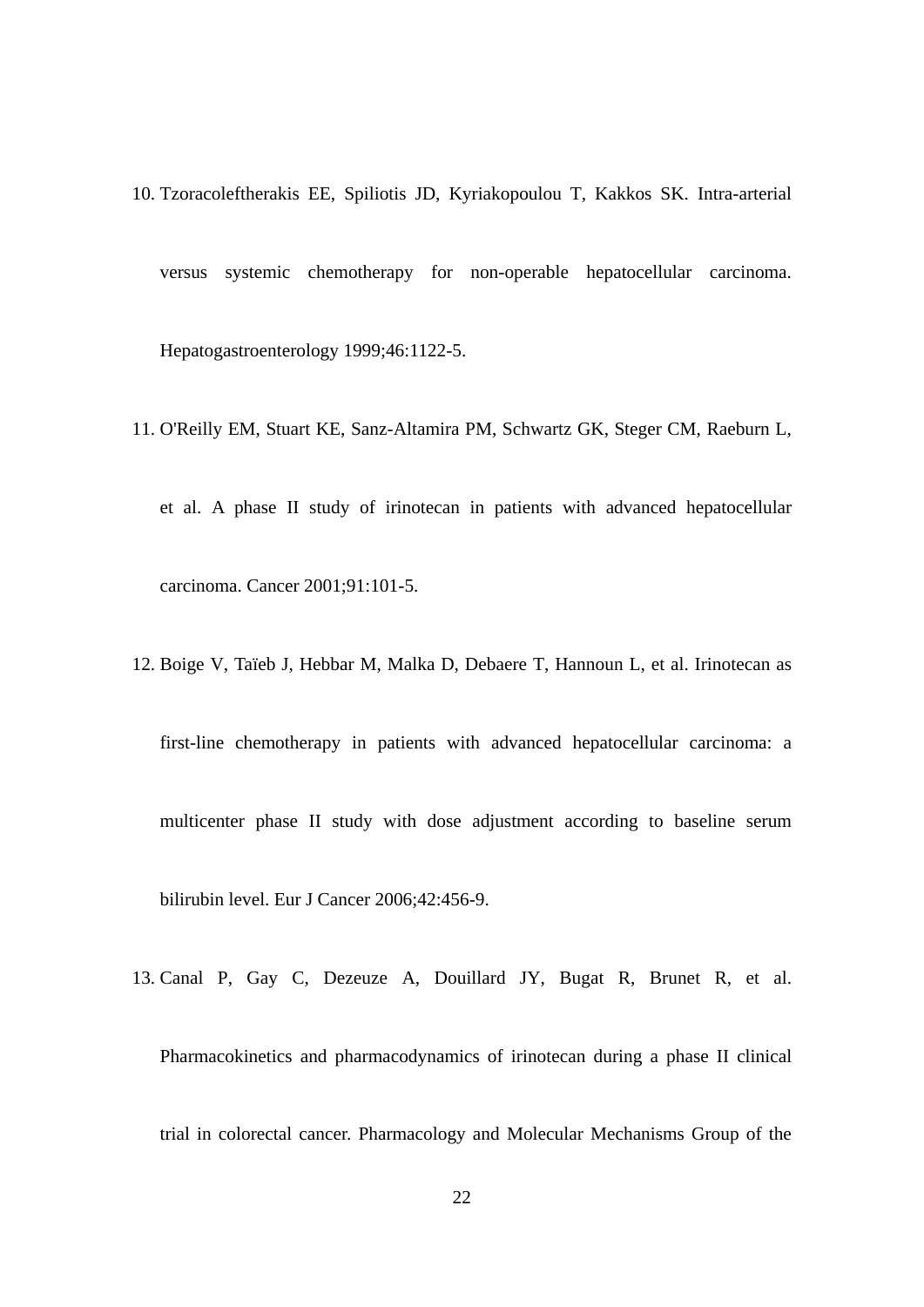European Organization for Research and Treatment of Cancer. J Clin Oncol 1996;14:2688-95.

- 14. [van Riel JM, van Groeningen CJ, Kedde MA, Gall H, Leisink JM, Gruia G, et al.](http://www.ncbi.nlm.nih.gov/pubmed/11839656?ordinalpos=94&itool=EntrezSystem2.PEntrez.Pubmed.Pubmed_ResultsPanel.Pubmed_RVDocSum) Continuous administration of irinotecan by hepatic arterial infusion: a phase I and pharmacokinetic study. Clin Cancer Res 2002;8:405-12.
- 15. Hebbar M, Ernst O, Cattan S, Dominguez S, Oprea C, Mathurin P, et al. Phase II

Trial of Docetaxel Therapy in Patients with Advanced Hepatocellular Carcinoma.

Oncology 2006;70:154-8.

16. [Chao Y](http://www.ncbi.nlm.nih.gov/sites/entrez?Db=pubmed&Cmd=Search&Term=%22Chao%20Y%22%5BAuthor%5D&itool=EntrezSystem2.PEntrez.Pubmed.Pubmed_ResultsPanel.Pubmed_DiscoveryPanel.Pubmed_RVAbstractPlus), [Chan WK](http://www.ncbi.nlm.nih.gov/sites/entrez?Db=pubmed&Cmd=Search&Term=%22Chan%20WK%22%5BAuthor%5D&itool=EntrezSystem2.PEntrez.Pubmed.Pubmed_ResultsPanel.Pubmed_DiscoveryPanel.Pubmed_RVAbstractPlus), [Birkhofer MJ](http://www.ncbi.nlm.nih.gov/sites/entrez?Db=pubmed&Cmd=Search&Term=%22Birkhofer%20MJ%22%5BAuthor%5D&itool=EntrezSystem2.PEntrez.Pubmed.Pubmed_ResultsPanel.Pubmed_DiscoveryPanel.Pubmed_RVAbstractPlus), [Hu OY,](http://www.ncbi.nlm.nih.gov/sites/entrez?Db=pubmed&Cmd=Search&Term=%22Hu%20OY%22%5BAuthor%5D&itool=EntrezSystem2.PEntrez.Pubmed.Pubmed_ResultsPanel.Pubmed_DiscoveryPanel.Pubmed_RVAbstractPlus) [Wang SS,](http://www.ncbi.nlm.nih.gov/sites/entrez?Db=pubmed&Cmd=Search&Term=%22Wang%20SS%22%5BAuthor%5D&itool=EntrezSystem2.PEntrez.Pubmed.Pubmed_ResultsPanel.Pubmed_DiscoveryPanel.Pubmed_RVAbstractPlus) [Huang YS,](http://www.ncbi.nlm.nih.gov/sites/entrez?Db=pubmed&Cmd=Search&Term=%22Huang%20YS%22%5BAuthor%5D&itool=EntrezSystem2.PEntrez.Pubmed.Pubmed_ResultsPanel.Pubmed_DiscoveryPanel.Pubmed_RVAbstractPlus) et al. Phase II and

pharmacokinetic study of paclitaxel therapy for unresectable hepatocellular

carcinoma patients. Br J Cancer 1998;78:34-9.

17. [Strumberg D](http://www.ncbi.nlm.nih.gov/sites/entrez?Db=pubmed&Cmd=Search&Term=%22Strumberg%20D%22%5BAuthor%5D&itool=EntrezSystem2.PEntrez.Pubmed.Pubmed_ResultsPanel.Pubmed_DiscoveryPanel.Pubmed_RVAbstractPlus), [Erhard J,](http://www.ncbi.nlm.nih.gov/sites/entrez?Db=pubmed&Cmd=Search&Term=%22Erhard%20J%22%5BAuthor%5D&itool=EntrezSystem2.PEntrez.Pubmed.Pubmed_ResultsPanel.Pubmed_DiscoveryPanel.Pubmed_RVAbstractPlus) [Harstrick A,](http://www.ncbi.nlm.nih.gov/sites/entrez?Db=pubmed&Cmd=Search&Term=%22Harstrick%20A%22%5BAuthor%5D&itool=EntrezSystem2.PEntrez.Pubmed.Pubmed_ResultsPanel.Pubmed_DiscoveryPanel.Pubmed_RVAbstractPlus) [Klaassen U](http://www.ncbi.nlm.nih.gov/sites/entrez?Db=pubmed&Cmd=Search&Term=%22Klaassen%20U%22%5BAuthor%5D&itool=EntrezSystem2.PEntrez.Pubmed.Pubmed_ResultsPanel.Pubmed_DiscoveryPanel.Pubmed_RVAbstractPlus), [Müller C](http://www.ncbi.nlm.nih.gov/sites/entrez?Db=pubmed&Cmd=Search&Term=%22M%C3%BCller%20C%22%5BAuthor%5D&itool=EntrezSystem2.PEntrez.Pubmed.Pubmed_ResultsPanel.Pubmed_DiscoveryPanel.Pubmed_RVAbstractPlus), [Eberhardt W,](http://www.ncbi.nlm.nih.gov/sites/entrez?Db=pubmed&Cmd=Search&Term=%22Eberhardt%20W%22%5BAuthor%5D&itool=EntrezSystem2.PEntrez.Pubmed.Pubmed_ResultsPanel.Pubmed_DiscoveryPanel.Pubmed_RVAbstractPlus) et al.

Phase I study of a weekly 1 h infusion of paclitaxel in patients with unresectable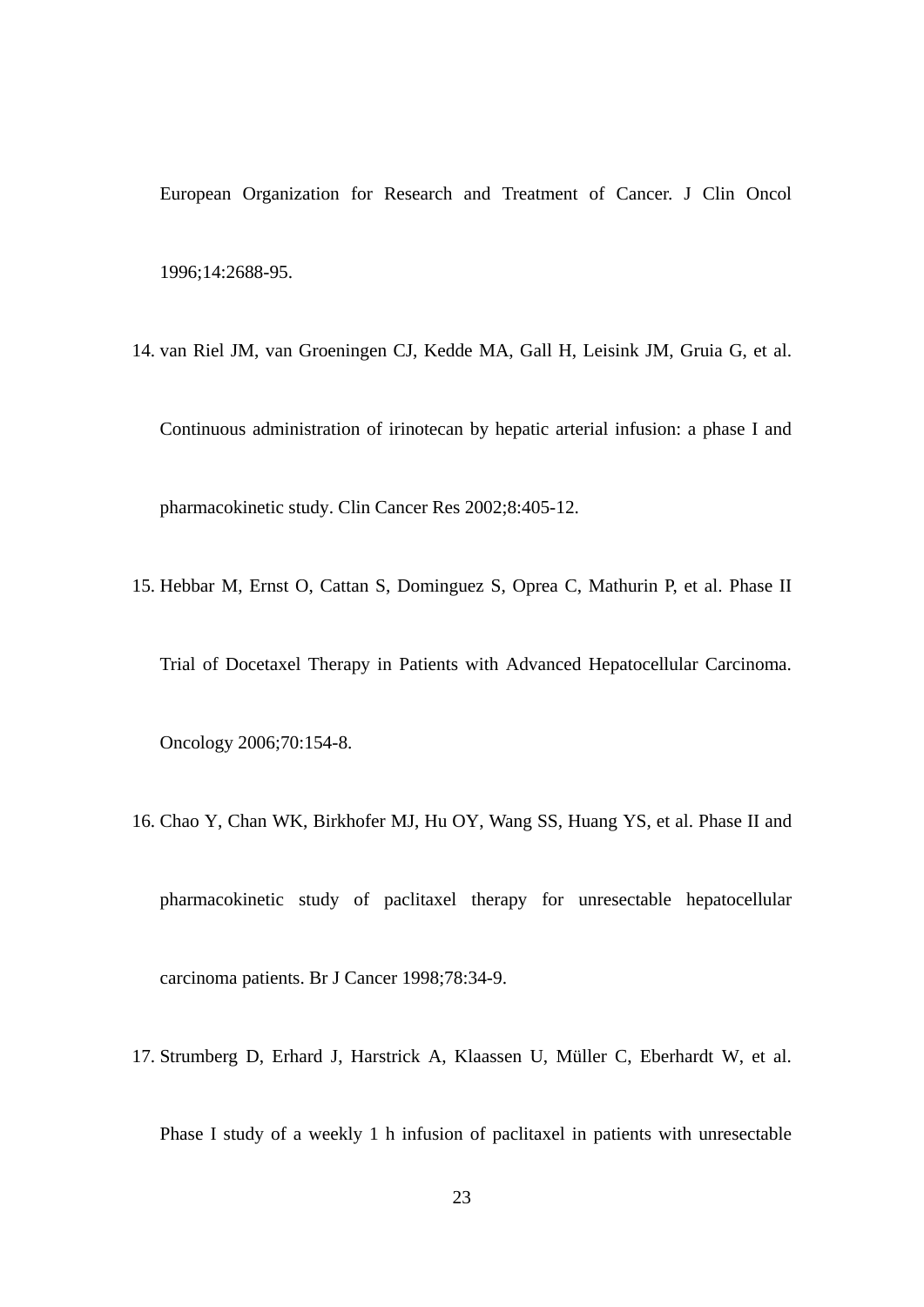hepatocellular carcinoma. Eur J Cancer 1998;34:1290-2.

- 18. [Nagata Y, Hiraoka M, Nishimura Y, Masunaga S, Mitumori M, Okuno Y, et al.](http://www.ncbi.nlm.nih.gov/pubmed/9226324?ordinalpos=27&itool=EntrezSystem2.PEntrez.Pubmed.Pubmed_ResultsPanel.Pubmed_RVDocSum)
	- Clinical results of radiofrequency hyperthermia for malignant liver tumors. Int J Radiat Oncol Biol Phys 1997;38:359-65.
- 19. [Mohamed F, Marchettini P, Stuart OA, Urano M, Sugarbaker PH.](http://www.ncbi.nlm.nih.gov/pubmed/12734097?ordinalpos=2&itool=EntrezSystem2.PEntrez.Pubmed.Pubmed_ResultsPanel.Pubmed_RVDocSum) Thermal enhancement of new chemotherapeutic agents at moderate hyperthermia. Ann Surg Oncol 2003;10:463-68.
- 20. Matsuzaki Y, Osuga T, Saito Y, Chuganji Y, Tanaka N, Shoda J, et al. [A new,](http://www.ncbi.nlm.nih.gov/pubmed/7511552?ordinalpos=20&itool=EntrezSystem2.PEntrez.Pubmed.Pubmed_ResultsPanel.Pubmed_DefaultReportPanel.Pubmed_RVDocSum)

[effective, and safe therapeutic option using proton irradiation for hepatocellular](http://www.ncbi.nlm.nih.gov/pubmed/7511552?ordinalpos=20&itool=EntrezSystem2.PEntrez.Pubmed.Pubmed_ResultsPanel.Pubmed_DefaultReportPanel.Pubmed_RVDocSum) 

[carcinoma.](http://www.ncbi.nlm.nih.gov/pubmed/7511552?ordinalpos=20&itool=EntrezSystem2.PEntrez.Pubmed.Pubmed_ResultsPanel.Pubmed_DefaultReportPanel.Pubmed_RVDocSum) Gastroenterology 1994;106:1032-41.

21. Kawashima M, Furuse J, Nishio T, Konishi M, Ishii H, Kinoshita T, et al. [Phase II](http://www.ncbi.nlm.nih.gov/pubmed/15774777?ordinalpos=17&itool=EntrezSystem2.PEntrez.Pubmed.Pubmed_ResultsPanel.Pubmed_DefaultReportPanel.Pubmed_RVDocSum)  [study of radiotherapy employing proton beam for hepatocellular carcinoma.](http://www.ncbi.nlm.nih.gov/pubmed/15774777?ordinalpos=17&itool=EntrezSystem2.PEntrez.Pubmed.Pubmed_ResultsPanel.Pubmed_DefaultReportPanel.Pubmed_RVDocSum) J Clin

Oncol 2005;23:1839-46.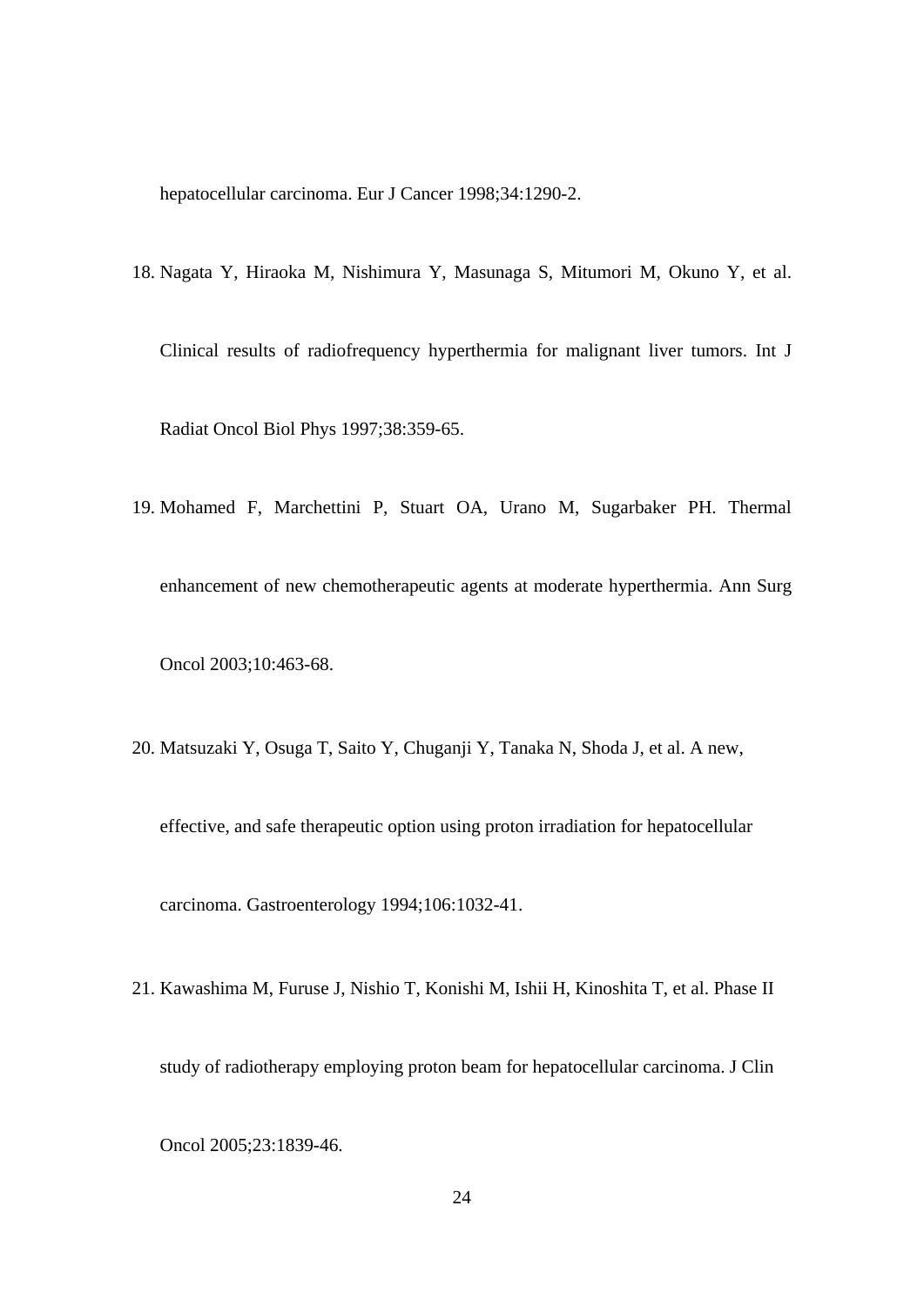22. Chiba T, Tokuuye K, Matsuzaki Y, Sugahara S, Chuganji Y, Kagei K, et al. [Proton](http://www.ncbi.nlm.nih.gov/pubmed/15897579?ordinalpos=14&itool=EntrezSystem2.PEntrez.Pubmed.Pubmed_ResultsPanel.Pubmed_DefaultReportPanel.Pubmed_RVDocSum) 

[beam therapy for hepatocellular carcinoma: a retrospective review of 162 patients.](http://www.ncbi.nlm.nih.gov/pubmed/15897579?ordinalpos=14&itool=EntrezSystem2.PEntrez.Pubmed.Pubmed_ResultsPanel.Pubmed_DefaultReportPanel.Pubmed_RVDocSum)

Clin Cancer Res 2005;11:3799-805.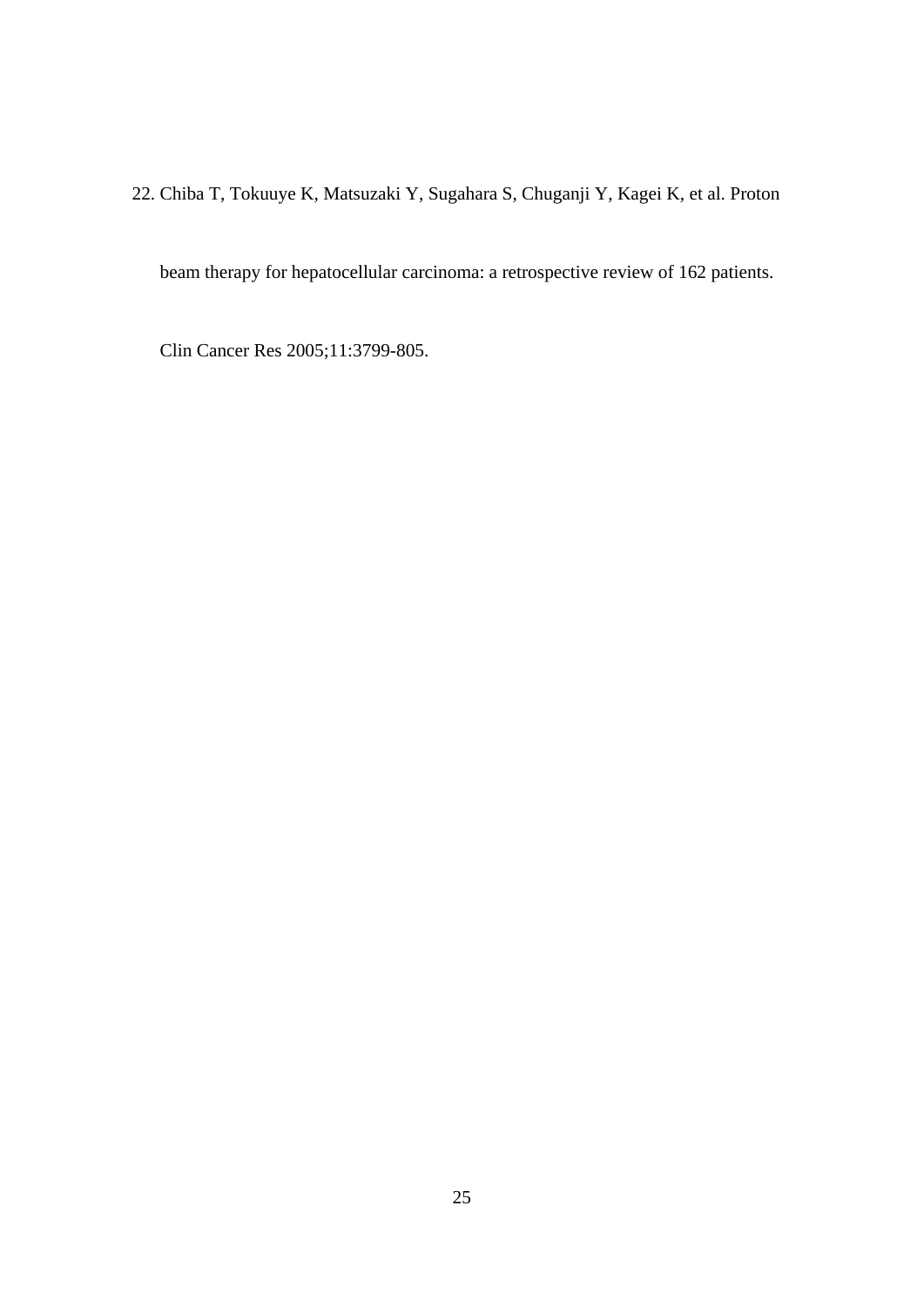## **FIGURE LEGENDS**

Fig. 1

Abdominal angiography injected from the common hepatic artery (CHA; white arrow)

showing the tumor (black arrow). The top of the catheter was fixed by coils in the

gastroduodenal artery (GDA; white arrow). No feeding arteries other than the right

hepatic artery (RHA; white arrow) were present after embolization of the left hepatic

(LHA; white arrow) and right gastric arteries (RGA; white arrow).

Fig. 2

a. Abdominal CT showing a low-density mass 8.2 cm in diameter (arrow) with PVTT in the right robe of the liver.

b. Abdominal CT showing tumor reduction to 6.8 cm in diameter (arrow) 3 weeks

after continuous administration of irinotecan by HAI.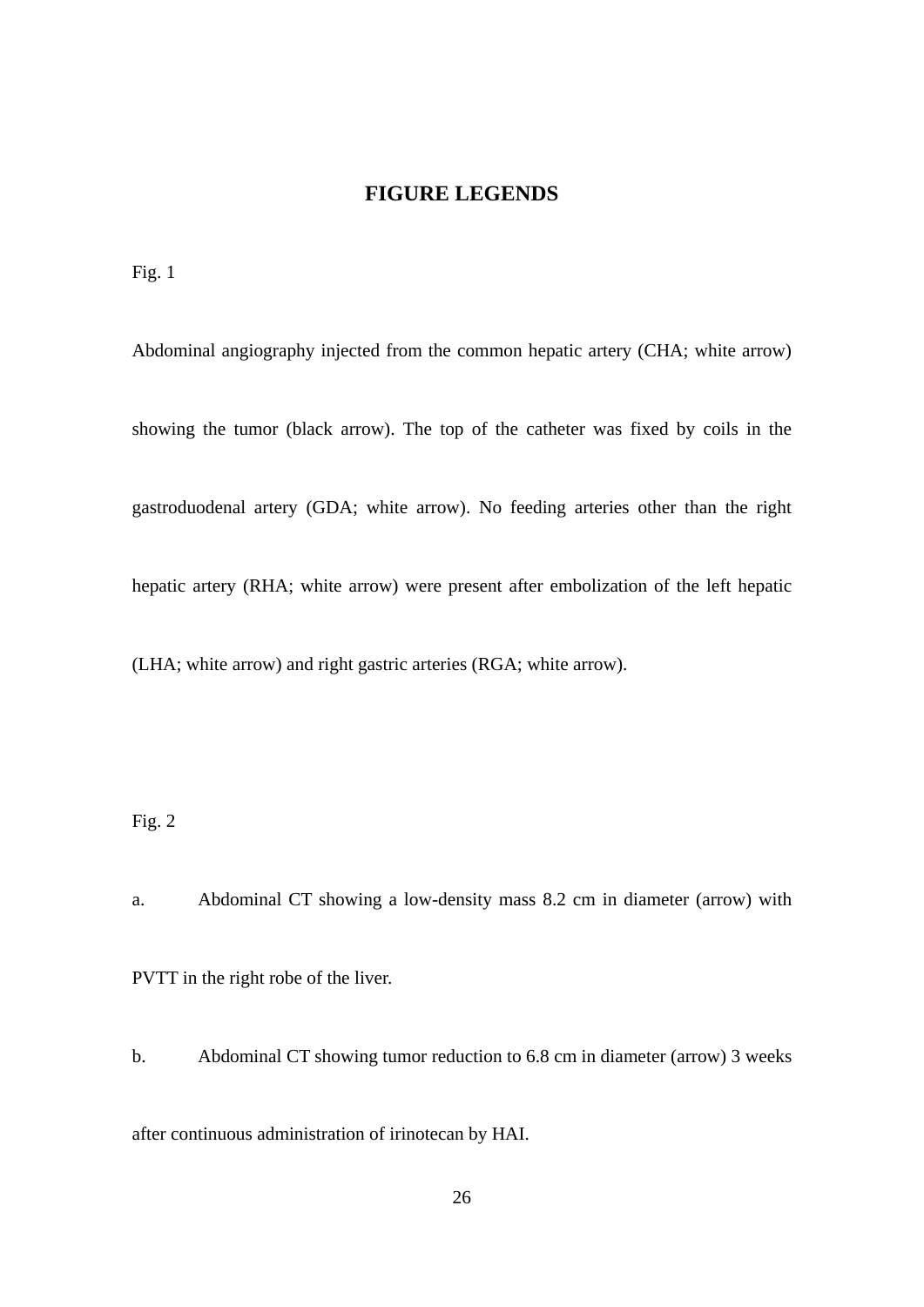c. Abdominal CT showing tumor enlargement to 10 cm in diameter (black arrow)

and intrahepatic metastatic lesion (white arrow) after 3 months.

d. Abdominal CT showing tumor reduction to 5.8 cm in diameter (arrow) 4

months after rearrangement of the left gastric and right and left subphrenic arteries.

Fig. 3

The clinical course of this case. The diameters of the main tumor are shown in parentheses under the AFP levels in serum.

#### Fig. 4

Abdominal angiography injected from the common hepatic artery (CHA; white arrow)

showing the tumor (black arrow) after embolization of the left hepatic (LHA; white

arrow), left gastric (LGA; white arrow) and right and left subphrenic arteries (LSPA;